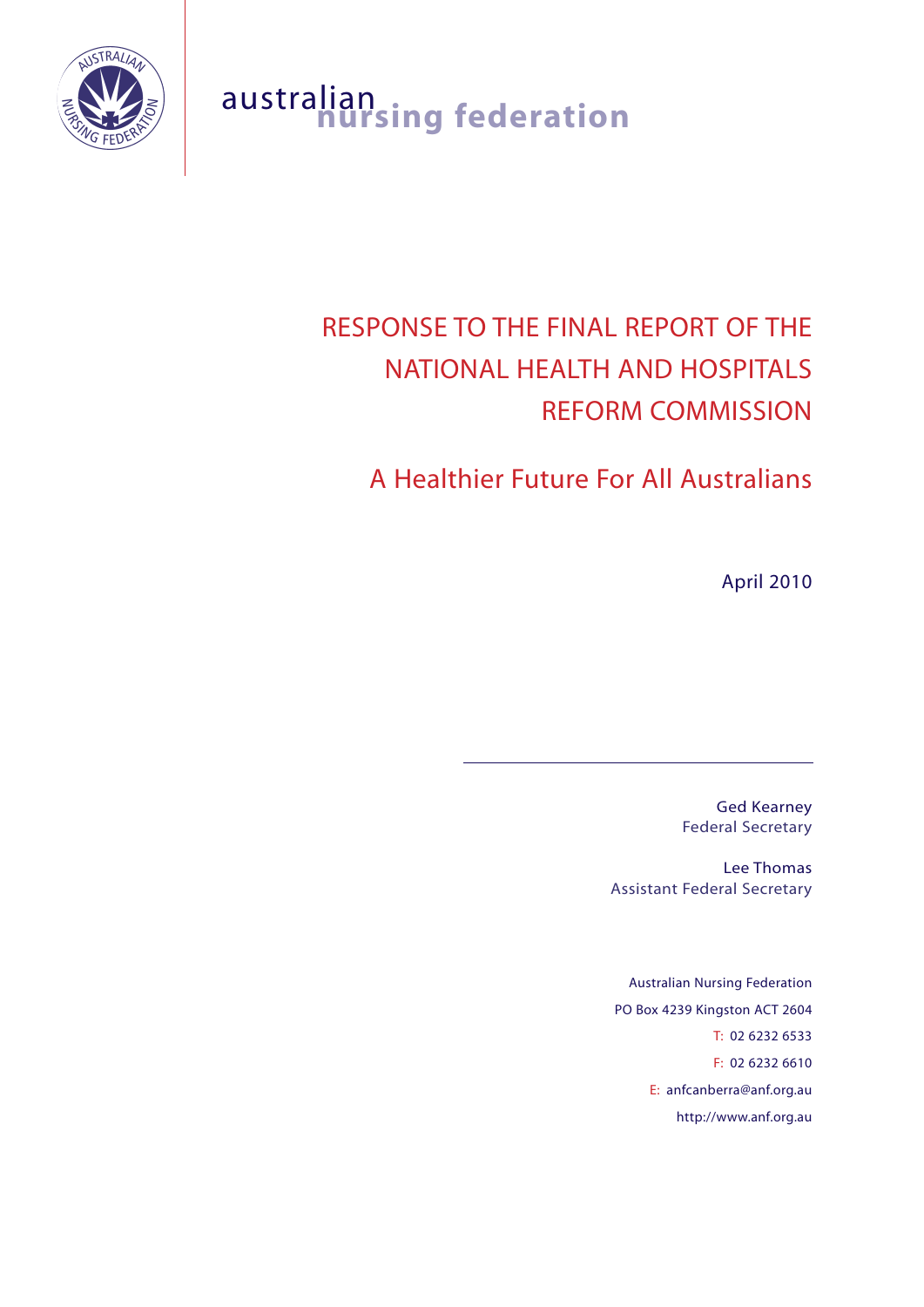|                                                                     | 2  |
|---------------------------------------------------------------------|----|
| <u> INTRODUCTION ……………………………………………………………………………………</u>               | 4  |
|                                                                     | 6  |
| RECOMMENDATIONS 1-15: Building good health and wellbeing into       |    |
|                                                                     | 6  |
|                                                                     | 6  |
| National goals, information, data and reporting                     | 7  |
| Improving health literacy and health care records                   | 7  |
|                                                                     | 8  |
|                                                                     | 9  |
| RECOMMENDATIONS 16-21: Creating strong primary health care          |    |
|                                                                     | 9  |
| Commonwealth taking on responsibility for all primary health care   | 9  |
|                                                                     | 10 |
|                                                                     | 10 |
|                                                                     | 11 |
|                                                                     | 11 |
|                                                                     | 12 |
| Service coordination, multidisciplinary care and rewarding outcomes |    |
| demonstrating prevention, timeliness and quality of care            | 13 |
|                                                                     | 13 |
|                                                                     | 14 |
| RECOMMENDATIONS 22-26: Nurturing a healthy start                    | 14 |
| RECOMMENDATIONS 27-36: Ensuring timely access and safe care         |    |
|                                                                     | 14 |
| RECOMMENDATIONS 37-41: Restoring people to better health and        |    |
|                                                                     | 15 |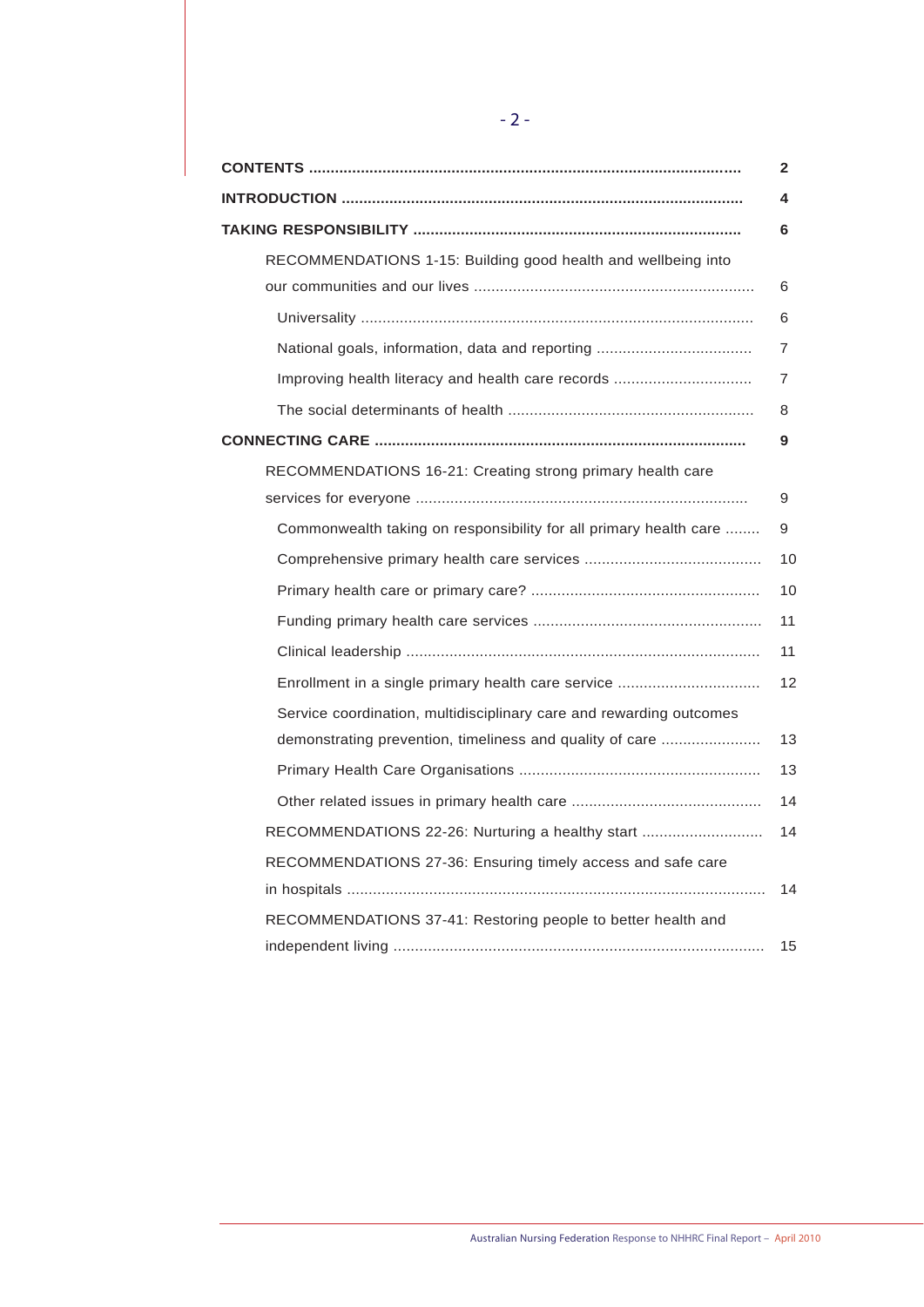| RECOMMENDATIONS 42-53: Increasing choice in aged care                  | 15 |
|------------------------------------------------------------------------|----|
| Integration of aged care with other health services                    | 15 |
|                                                                        | 15 |
|                                                                        | 16 |
|                                                                        | 16 |
|                                                                        | 16 |
| RECOMMENDATIONS 54-57: Caring for people at the end of life            | 17 |
|                                                                        | 17 |
| RECOMMENDATIONS 58-64: Closing the health gap for Aboriginal and       | 17 |
| RECOMMENDATIONS 65-70: Delivering better health outcomes for           |    |
|                                                                        | 18 |
| RECOMMENDATIONS 71-82: Supporting people living with mental illness 19 |    |
| RECOMMENDATIONS 83-86: Improving oral health and access to             |    |
|                                                                        | 20 |
|                                                                        | 23 |
| RECOMMENDATIONS 87-90: Strengthening the governance of health          | 23 |
| RECOMMENDATIONS 91-97: Raising and spending money for                  |    |
|                                                                        | 23 |
| RECOMMENDATIONS 98-104: Working for us: a sustainable health           |    |
|                                                                        | 26 |
|                                                                        | 26 |
| Access to Medicare rebates, MBS and PBS Schedules                      | 26 |
|                                                                        | 27 |
|                                                                        | 28 |
| RECOMMENDATIONS 105-114: Fostering continuous learning in our          |    |
|                                                                        | 28 |
| RECOMMENDATIONS 115-123: Implementing a national e-health system  28   |    |
|                                                                        | 31 |
|                                                                        | 32 |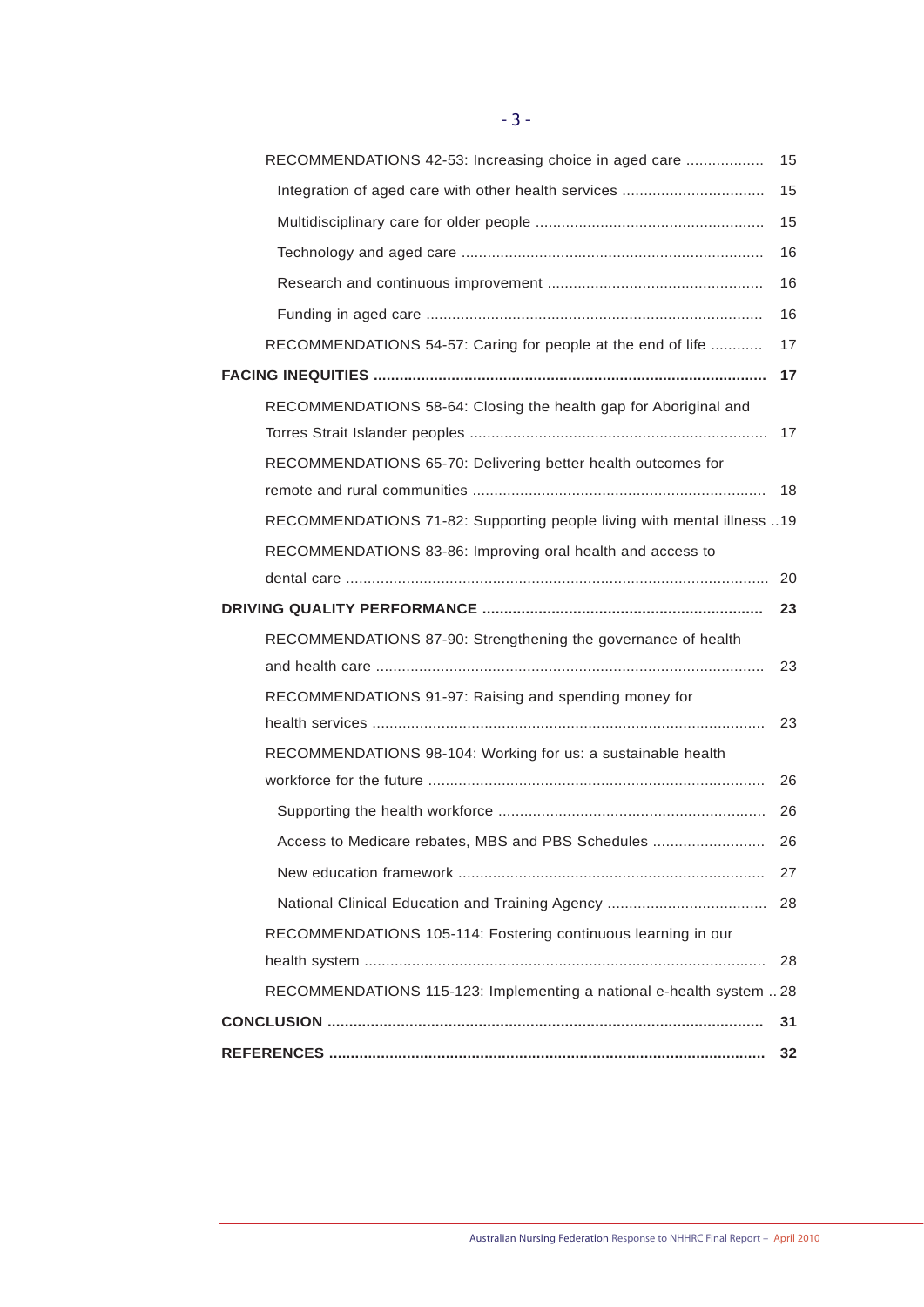#### INTRODUCTION

On 27 July 2009 the Australian Government released the final report of the National Health and Hospitals Reform Commission (NHHRC or the Commission) A *Healthier Future for All Australians: Final Report June 2009* (the Report), with 123 recommendations grouped under three primary themes of:

- 1. Tackling major access and equity issues that affect health outcomes for people now
- 2. Redesigning our health system so that it is better positioned to respond to emerging challenges, and
- 3. Creating an agile and self-improving health system for long-term sustainability.

The Australian Nursing Federation (ANF) strongly agrees with the Commission's view that *"the case for health reform is compelling"*.1

The ANF supports many of the initiatives outlined in the Report and the detail in the recommendations. The move towards a more national system; the increased focus on primary health care; recognition of the imperatives and priority of improving health outcomes for Aboriginal and Torres Strait Islander peoples; greater nurturing in the early years; stronger rural health services; and the new initiatives in dental health and mental health are all welcomed. While the support for some of these recommendations is with qualification about the approach in some instances, they are all important areas for reform.

Although supporting many of the NHHRC's proposals and recognising that the overall reform initiatives are a move towards a more rational health system, the ANF is of the view that the actual proposed reforms, while obvious incremental steps, are not always sufficient or bold enough, to achieve the goals that have been articulated in the three commendable themes noted above. A number of the recommendations lack sufficient detail to enable an understanding of 'how' these reforms may be achieved. These recommendations run the risk of becoming hollow assurances if they do not provide both government and the community with the necessary clarity of direction.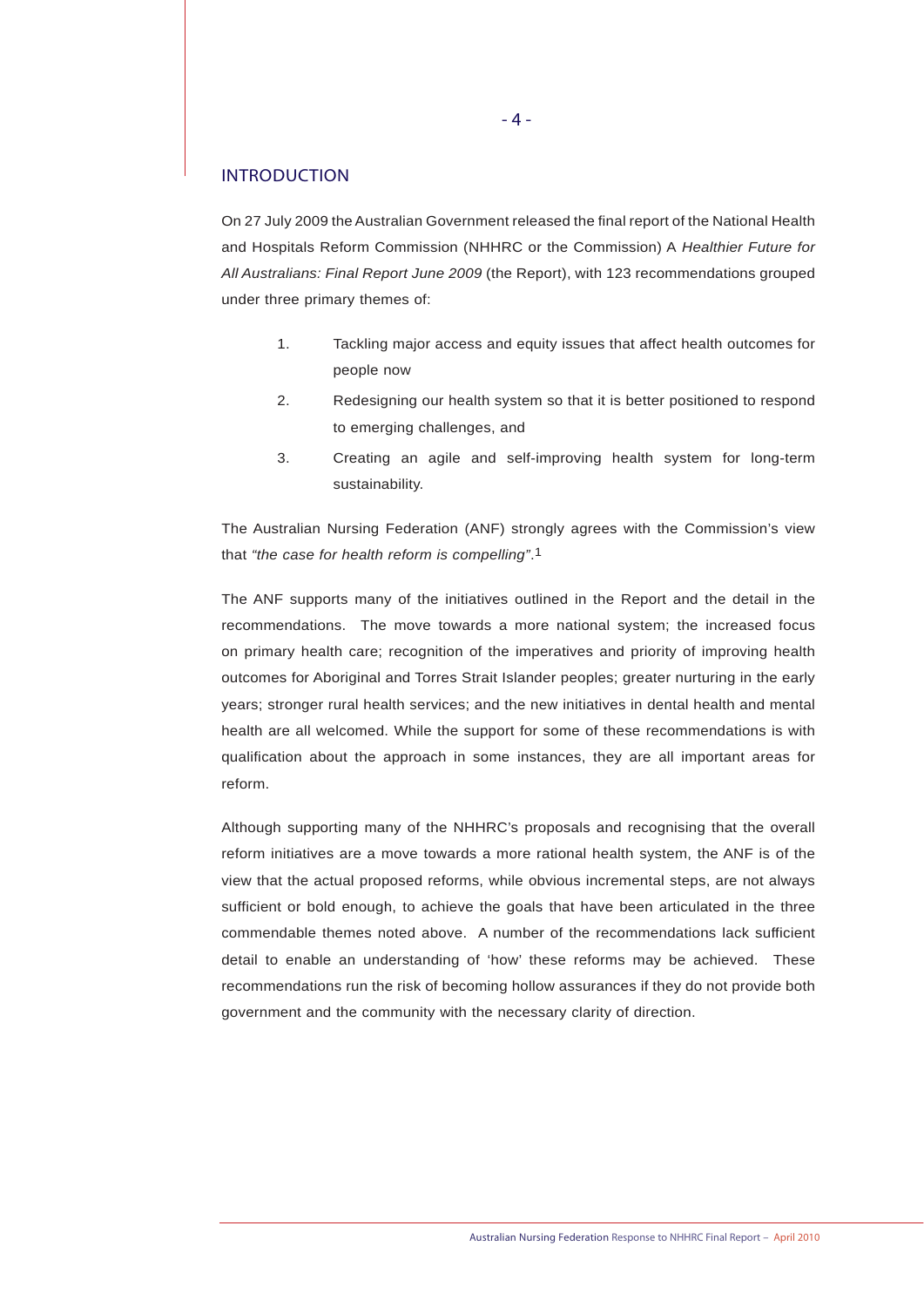The ANF is disappointed that the fee-for-service model of funding primary health care, with its innate inequity, remains as the dominant funding model. The very limited emphasis on the central importance of the social determinants of health and their relationship to other much needed infrastructure reform, is also disappointing. The recognition of the need for health reform is strong. Without a national health policy built upon the social determinants of health and a commitment to health funding designed to achieve both equity of access and of health outcomes, true reform will not be achieved. The much needed brave and comprehensive drivers for change that will make the difference for the Australian community as a whole are not sufficiently evident in this Report.

This position paper does not analyse ANF's response to each of the 123 recommendations of the Report but focuses on some of the more extensive and significant proposals where the ANF has some concerns or is of the view that there is need for further clarification or strengthening.

While acknowledging the vast coverage of subjects and issues in the Report and without diminishing the importance of other areas, the primary areas where this ANF response is concentrated are around the following important components of the Report:

- 1. Building better health and health care
- 2. Primary health care
- 3. Aged care
- 4. Health care for Aboriginal and Torres Strait Islander peoples
- 5. Rural and remote health services
- 6. Denticare Australia
- 7. Governance and 'Medicare Select'
- 8. The health workforce and education
- 9. Continuous learning and community engagement

For ease of analysis and clarity the format of the document follows that of the Report. In the preparation of this response, the ANF wishes to acknowledge the resources, research, information and advice of the ANF State and Territory Branches, the Australian Peak Nursing and Midwifery Forum (APNMF), the Australian Health Care Reform Alliance (AHCRA), the National Rural Health Alliance (NRHA), the National Aboriginal Community Controlled Health Organisation (NACCHO) and the Australian Council of Social Services (ACOSS).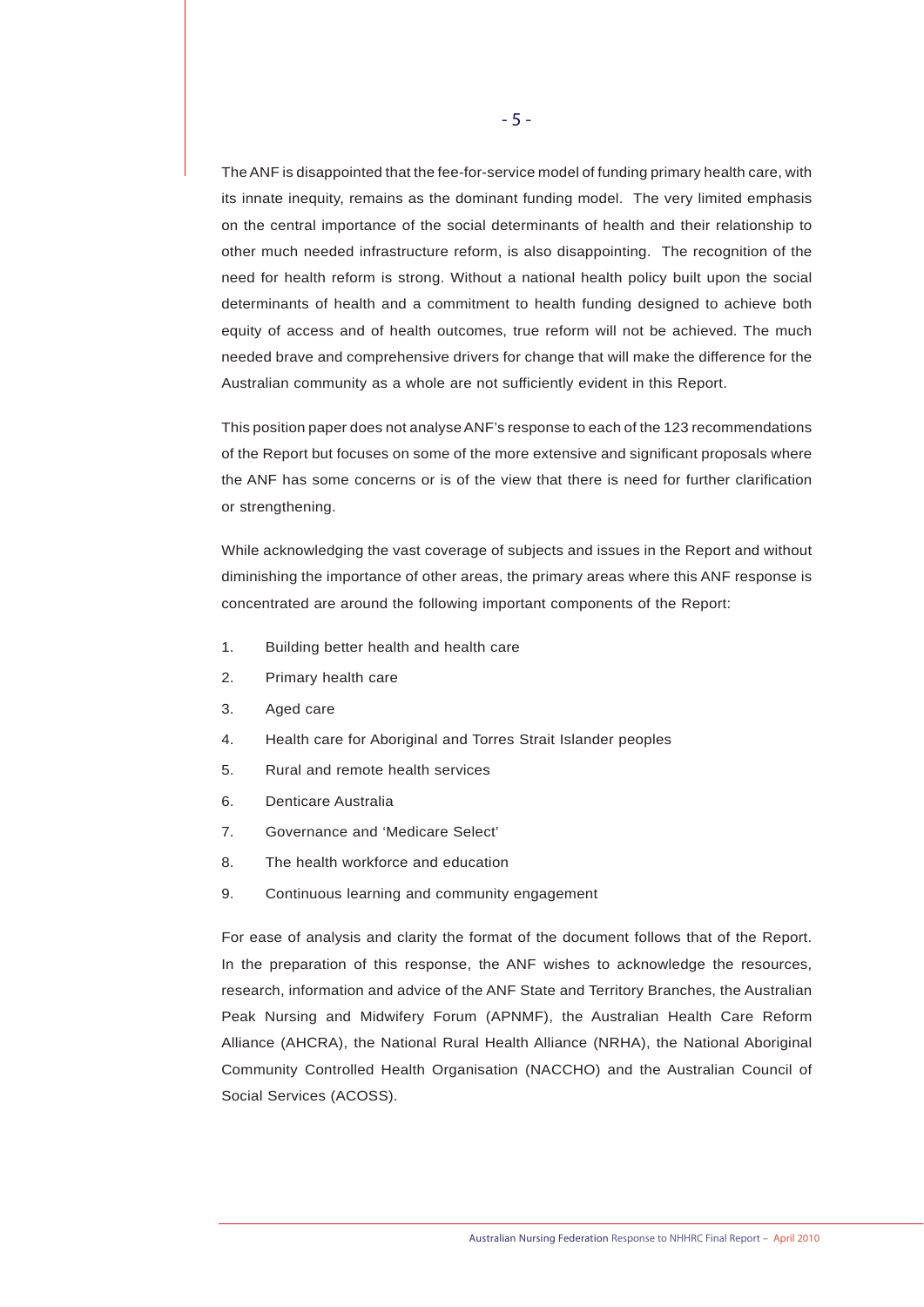#### **TAKING RESPONSIBILITY**

## **Individual and collective action to build good health and wellbeing - by people, families, communities, health professionals, employers, health funders and governments**

*RECOMMENDATIONS 1 – 15: Building good health and wellbeing into our communities and our lives*

#### Universality

Recommendation 1 is a strong declaration of the NHHRC's commitment to the community's universal entitlement to health services, although the effect of the subtle redefinition of universalism in the Report cannot be disregarded. Many of the recommendations made by the Commission support the principle of universality of entitlement to essential care in the public system, although they do not always advance universal access, nor address some of system's current flaws in this regard. For example, the Commission has avoided addressing the issue of co-payments generally, whilst acknowledging this is a barrier to care for at least two groups – Aboriginal and Torres Strait Islander peoples and those on low income requiring dental care. The Commission propose that there be no co-payments for those groups using services. It is a significant gap in the Report that this was not extended to health services for other low income and disadvantaged groups, where evidence also shows that co-payments hinder people's access to timely and optimal care.

The issue of the subtle redefinition of universalism and the concept of a universal service obligation (especially under the proposed *Medicare Select*) needs much greater scrutiny and debate. It is noted that Recommendation 2 does foreshadow the need for *the scope of the universal entitlement and service obligation funded by public monies … to be debated over time to ensure that it is realistic, affordable, fair, and will deliver the best health outcomes, while reflecting the values and priorities of the community.*  The debate on how to fund health services and what to fund is long overdue. The mechanism to ensure meaningful community consultation and input on this issue will be crucial, especially given evident cynicism by politicians from both major parties concerning representative versus participative models of democratic debate. The Report makes some very important points about 'strengthening consumer engagement and voice'. Disappointingly, the recommendations do not have any real guidance in this area, for example Recommendation 93. The ANF would have liked to have seen this requirement embedded in many of the recommendations concerning policy, service delivery, governance and funding reform.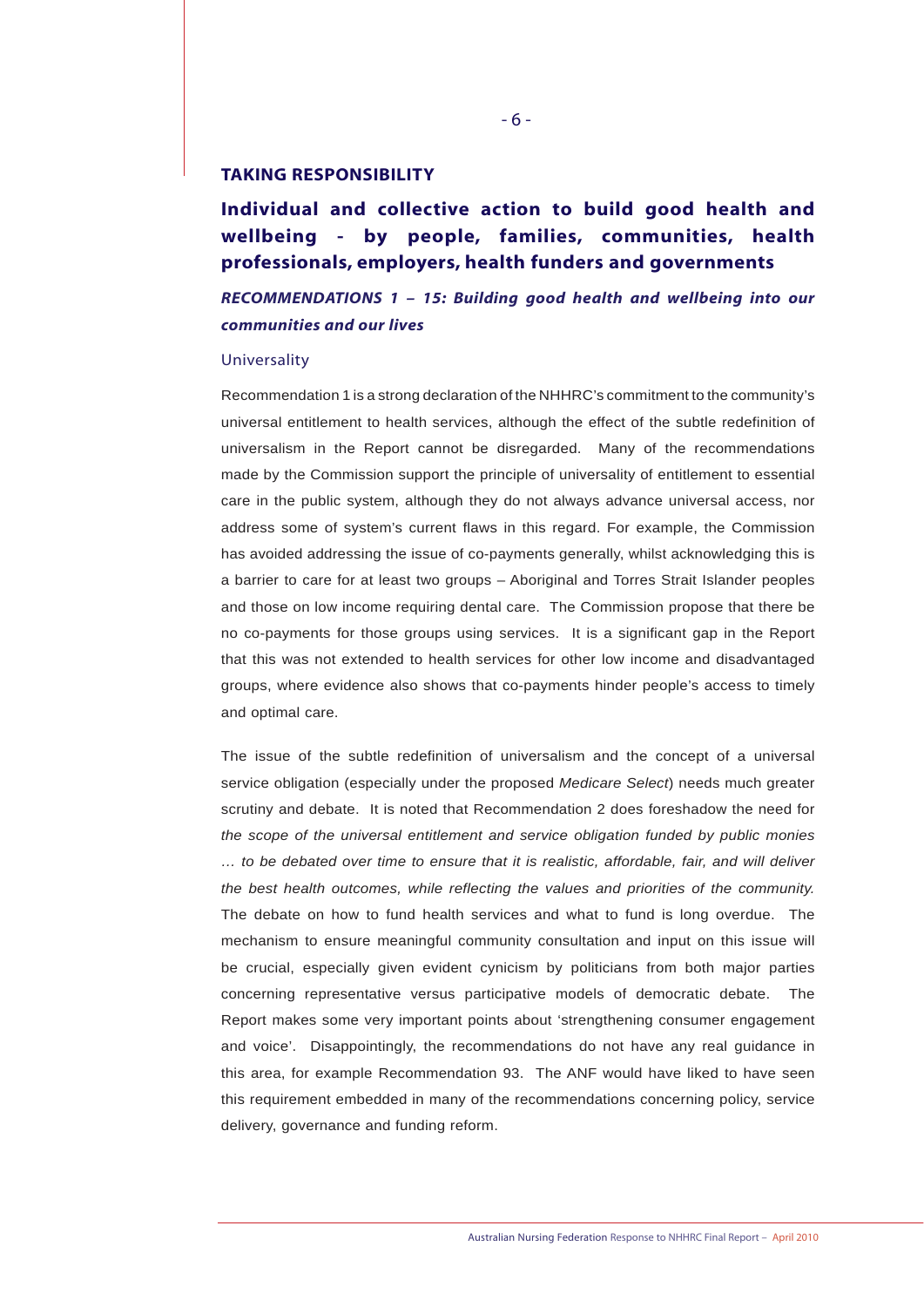The ANF is also critical of the failure of the Report to address the current government approach to the funding and support of the private health sector and the private health insurance system. This is significant as the inequities that emerge by creating classes of service access have the potential to undermine the principle of universality. It means that we retain a system where there is universal entitlement but universal access still depends on a person's financial capacity and their geographic location in relation to required services.

#### National goals, information, data and reporting

Overall, the ANF supports the recommendations in relation to the development of longer term national goals based around health promotion and prevention. This goes hand in hand with the recommendations for the development and collection of better qualitative and quantitative data and reporting in relation to community opinion, health status, health service use and health outcomes. This support is with the caveat that these are developed with strong citizen and community involvement; have input from the full range of health providers; are informative and useful for ALL stakeholders such as local communities, health services and government; and are not censorable when they reveal poor performance or gaps in access and equity.

#### Improving health literacy and health care records

The ANF supports the recommendations relating to improving health literacy; access to evidence based, consumer-friendly information; the ownership and control of their own personal health care records by each person; and advanced care planning as important steps in addressing the current disparity in the power relationships between health providers and health consumers. However, the concept of choice (informed choice in particular) is problematic in health care due to many complex and interconnecting factors and barriers such as access to care as well as the imbalance in power relationships between recipients of care and providers of care; and these are not sufficiently examined in the Report.

The recent statement by nurses and midwives - *Primary Health Care in Australia: A nursing and midwifery consensus view* provides strong support for Recommendation 13 in relation to the personal electronic health care record:

*"A lifetime health care record for each person in the Australian community is an essential requirement for enabling them and those in primary health care and other health care teams to support them to maintain their health and manage any health care, treatment,*  rehabilitation and palliation required during their lifetime. This record remains in the control *of the person who is its subject (or their representative) and its contents safeguarded according to the National Privacy Principles and cultural standards and requirements."* 2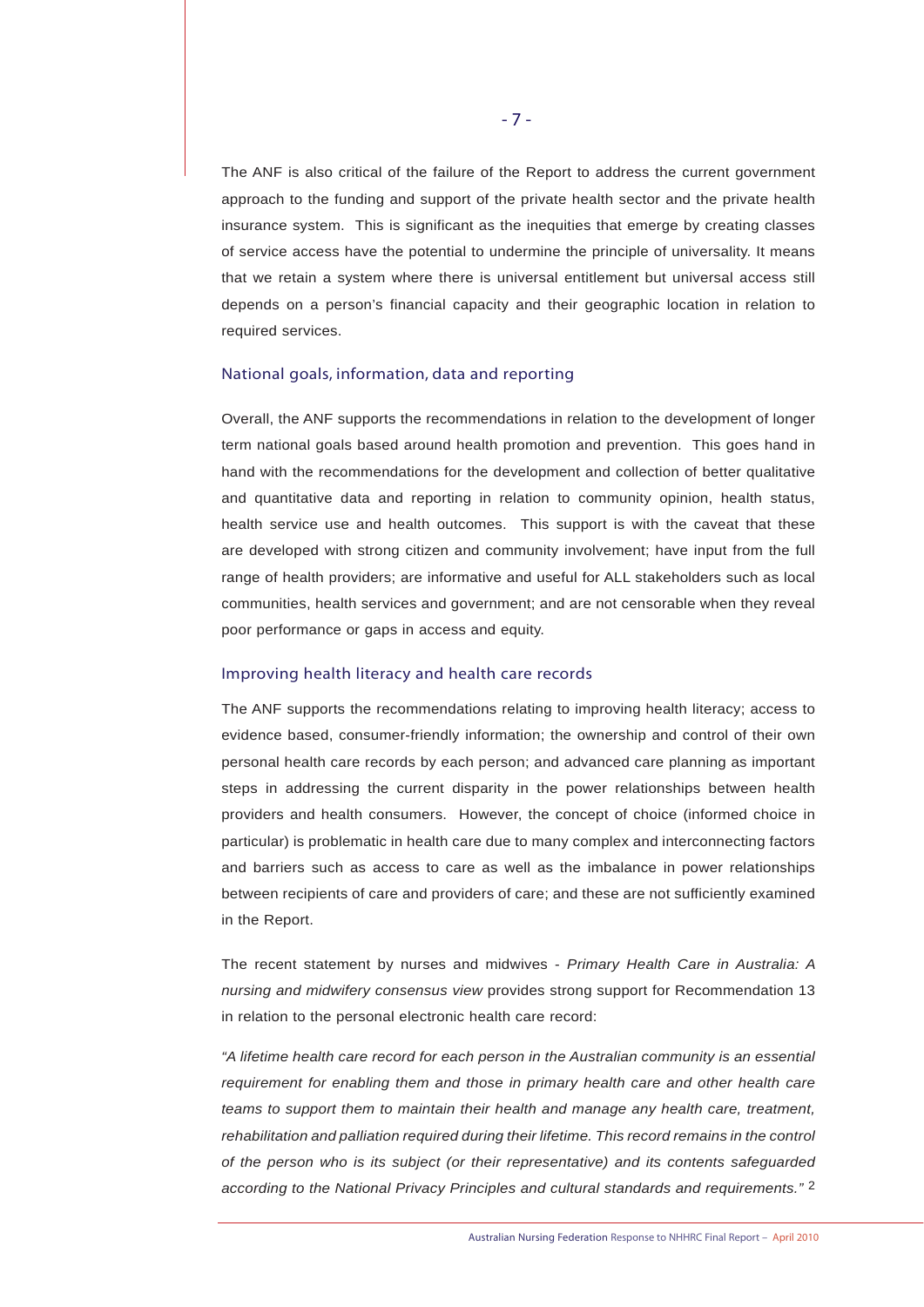It is very important to build community confidence in such a health care record and its appropriate use. Some communities such as a number of Aboriginal and Torres Strait Islander communities have had very confronting experiences with the inappropriate accessing of personal health care and other information by unauthorised persons and agencies.

The Recommendation is, however, based upon the assumption that each person who owns and controls the record, and any health care provider they may connect with, has access to the electronic systems required to open, utilise and contribute to the content of such a record. Currently in Australia, that assumption requires an immense leap of faith. The present Australian Government National Broad Band strategy should be an important enabler for this Recommendation being realised, but other capacity issues will have to be managed. The retrospective compilation of such health care records will be a challenge for the current generations but is not insurmountable. Nurses and midwives have an important contribution to make working with health consumers and supporting them to ensure their health care record is developed and managed in a way that functions legally and ethically in the consumer's best interests. This is a key initiative and will significantly contribute to shifting the inherent power imbalance from health service provider to health consumers, while also diminishing the potential for fragmentation of care due to incomplete health information being available at important times of social and clinical decision making.

#### The social determinants of health

The cursory treatment of probably one of the most important aspects of a National Health Care Policy in Recommendation 15, the social determinants of health, is regrettable. On launching the final report of the Commission of the Social Determinants of Health, a Commission established by the World Health Organisation (WHO) *Closing the Gap in a Generation: Health Equity through Action on the Social Determinants of Health*,3 Dr Margaret Chan, the Director General of WHO said:

*"Health inequity really is a matter of life and death. The Commission's main finding is straightforward. The social conditions in which people are born, live, and work are the single most important determinant of good health or ill health, of a long and productive life, or a short and miserable one... This ends the debate decisively. Health care is an important determinant of health. Lifestyles are important determinants of health... But, let me emphasize, it is factors in the social environment that determine access to health services and influence lifestyle choices in the first place."* 4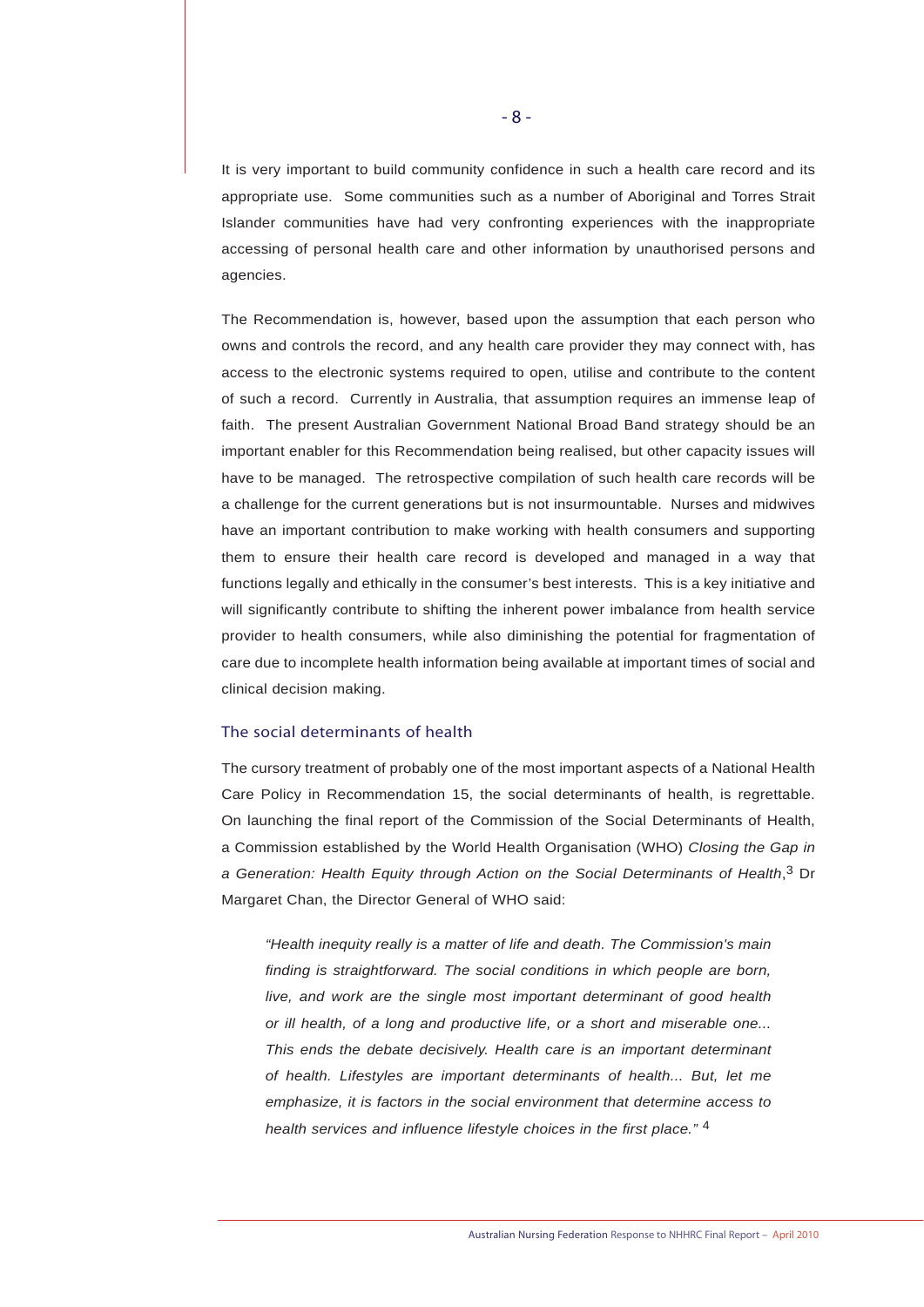While Recommendation 15 acknowledges the importance of these social determinants of health, there is relatively little substance in this Recommendation or other recommendations in the Report to suggest how the health system may address or drive change in relation to these factors. As well as health care generally, other critical areas for action include: early years' life support and care (an area that is well dealt with in *Recommendations 22 - 26 Nurturing a healthy start*); ecosystem sustainability; education; employment; food and water security; housing; income; social inclusion; and social welfare. In relation to the eight latter factors, there is little guidance on how the health system can work more cogently and cooperatively with responsible government and other agencies to manage and improve the critical relationships between each of these. Nurses and midwives have identified the imperative of actively addressing these social determinants of health as being an essential element in their vision for primary health care in Australia.2

## **CONNECTING CARE Comprehensive care for people over their lifetime**

## *RECOMMENDATIONS 16 – 21: Creating strong primary health care services for everyone*

#### Commonwealth taking on responsibility for all primary health care

The increased focus on primary health care is welcomed by the ANF. The ANF has been a strong proponent of the development of a consensus view of primary health care among nurses and midwives in Australia and has, as a consequence, developed the firm view that primary health care should become the centrepiece of national health policy, $2$ a view that is clearly articulated in the Report.

The ANF strongly supports the move towards a national health policy and well integrated health system. Hence, the proposition that the policy framework, governance and funding of all health services requires national leadership and local flexibility is seen as an imperative.

Recommendation 16, advocating that the Commonwealth take on responsibility for all primary health care services suggests a considerable improvement on the current fractured and inequitable system, and is therefore supported in principle. The strategies and detail of how this will occur is not fully outlined in the Report. The ANF's support is therefore qualified at this time, conditional upon the cogency of the detailed strategies developed to achieve the objective of comprehensive care for people over their lifetime.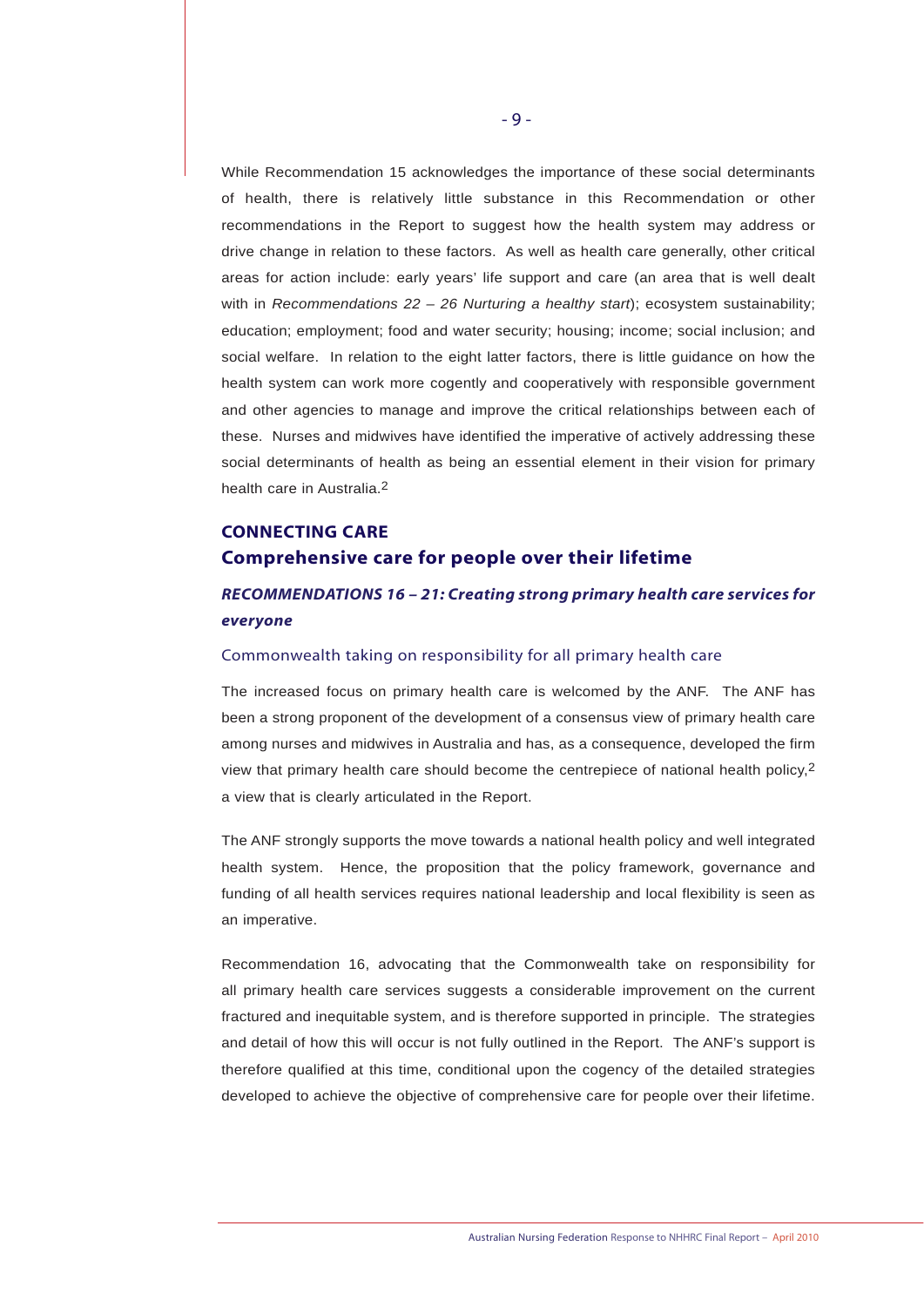#### Comprehensive primary health care services

The ANF strongly supports the notion of establishing comprehensive primary health care **services**. The emphasis in Recommendation 17 on Comprehensive Primary Health Care **Centres** tends to perpetuate the rather paternalist notion of provider centred care – *build it and they shall come!* The ANF acknowledges the importance of an appropriate environment for health care and treatment to be provided, and the merit in having co-located and integrated services for a 'one stop shop' in some instances. An over-emphasis on the premises for service delivery is counterintuitive to the philosophy of primary health care.

#### Primary health care or primary care?

The ANF is of the view that the discussion in the Report reflects a continuing adherence to the 'primary care' model of care that has prevailed in Australia through the traditional form of general medical practice care over the last century. 'Primary health care' is not just medical care. Primary health care is a broader model of person-centred, multidisciplinary care that has been adopted internationally under the auspices of the World Health Organisation (WHO) as 'primary health care'.<sup>5,6</sup> Models where the focus is the centre or a place of centralised delivery (and hence the providers) and not the service, ignore the primary tenets of primary health care articulated in the Australian nurses' and midwives' consensus view:

*"Primary health care is a holistic approach incorporating body, mind, spirit, land, environment, culture, custom and socio-economic status to the provision of essential, integrated, quality care based upon practical, scientifically sound and socially acceptable methods and technology. It is made accessible to all people, families and communities as close as possible to where they live and through their full participation, in the spirit of selfreliance and self-determination; and at a cost that the Australian community can afford.*

*Primary health care forms an integral part both of Australia's health system, of which it is the nucleus, and of the overall social and economic development of the community.*

The policy and provision of primary health care is shaped around the contribution of *citizens identifying priorities for the promotion of healthy living, the prevention of disease, injury and disability. In addition, it must meet the health care, treatment, self management and rehabilitation needs of people, their families and communities; and their desire for humane, safe care across the period of their lives.*

*A variety of responsive forms of service delivery, provided by a range of providers, including nurses and midwives must be available to meet the needs of all people, including those with special needs such as intellectual disability and cultural or language barriers; and giving priority to those most in need." 2*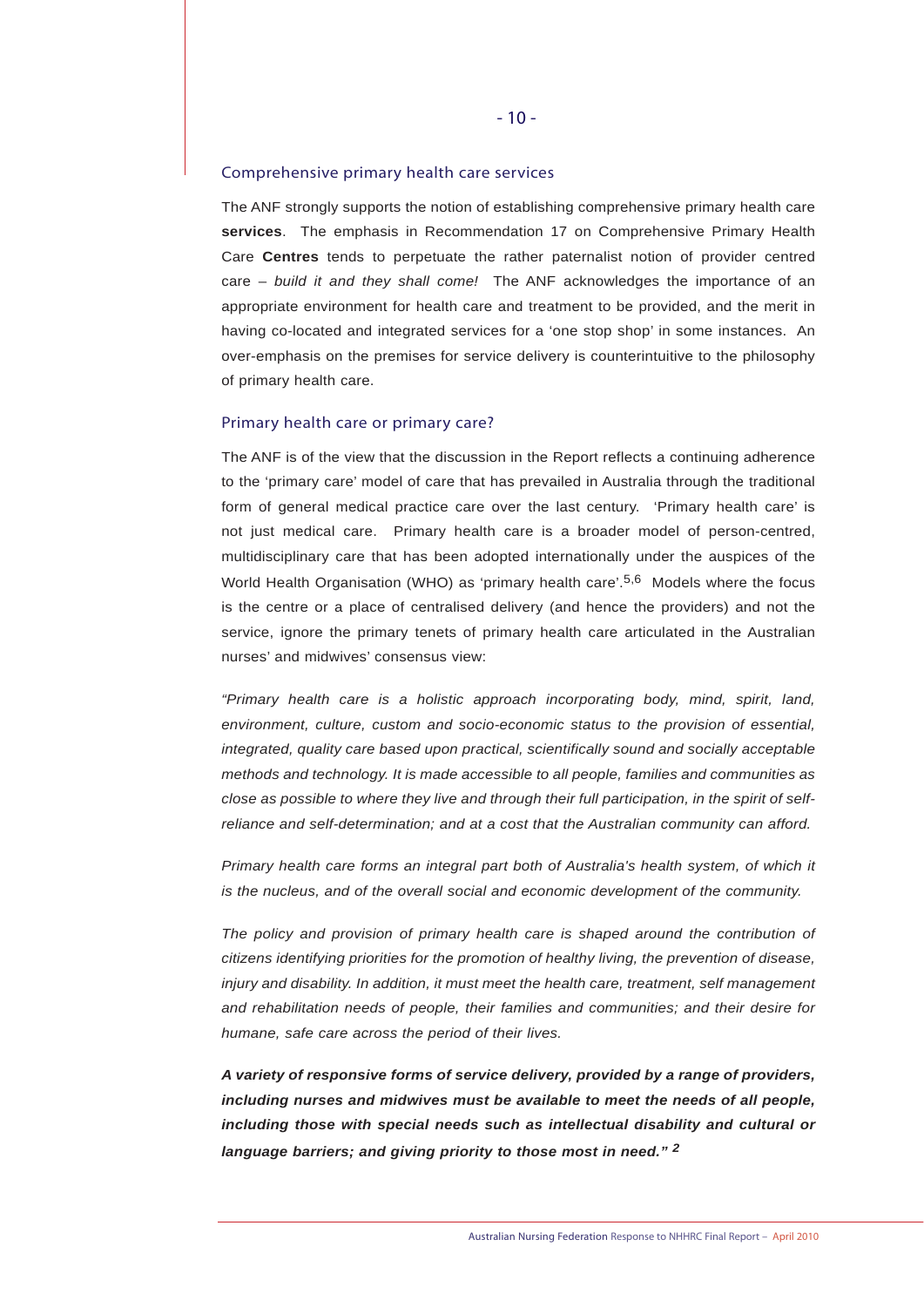#### Funding primary health care services

The funding models proposed for primary health care are a great source of disappointment and frustration to the ANF. For example, the retention of fee-for-services in such comprehensive primary health care services for any GPs (and perhaps for other health professionals working in primary health care services, although how they will be funded is not clear) is likely to maintain at least some of the inequity in the current system. Having different funding models attached to different health providers in one service merely complicates what is already a complex system and confuses the community. The ANF certainly does not support the delegated funding model proposed in Recommendation 99, for two reasons: it presumes that the medical practitioner will be the gatekeeper for care, treatment and referrals; and it removes the accountability from the person who is the direct provider of the care or service.

The ANF strongly urges that funding models support the integration (rather than simply co-location) of a range of comprehensive services provided by a multidisciplinary team of providers such as nurse practitioners, midwives and other primary health care nurses. To best meet the needs of health consumers these providers should take their services to where people are: be that a person's home; school; community controlled primary health care centre; or place of work. Population needs-based funding is the most appropriate model for ensuring that the community has access to the services it requires. In this reform environment, an opportunity exists to reduce the transaction costs of the current fee-for-service system and de-complicate the funding arrangements for primary health care in Australia. The application of the commercial marketplace in the health context has created some extraordinary distortions that a 'new slate' may correct. For example, those that have been able to pay may have been over utilising primary health services; while those who have not been able to pay skip the primary health services and end up in collapse in the acute health system where the social and economic costs are even greater to them and the Australian society.

#### Clinical leadership

This proposal also embeds the notion that the medical practitioner is the clinical team leader – a presumption that must be debunked! Extraordinary primary health care is provided by Aboriginal health workers, nurses, midwives, nurse practitioners, psychologists and other health professionals in caravan parks, schools, correctional facilities, boarding houses, brothels, aged care facilities, community mental health services, drug and alcohol centres, people's homes, workplaces, on the streets and many other sites. Medical and other clinical advice may be sought, obtained and consumers referred to, but the team should be led by the most appropriate health professional based on merit, not professional grouping. The health professionals listed above are regulated, accountable and responsible for the care they provide in their own right.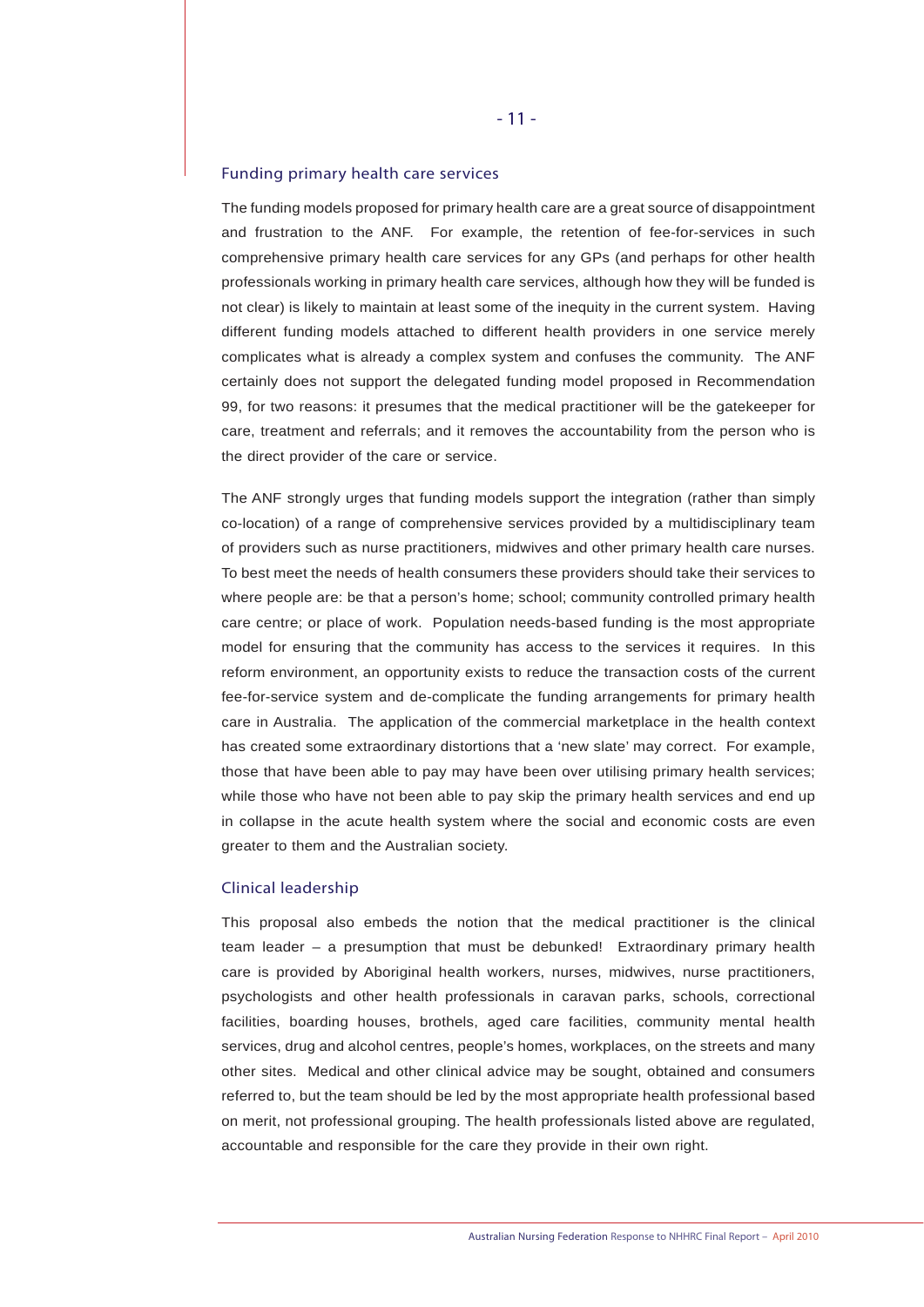The idea of utilising nurse practitioners in the primary health care workforce should not just be rolled out where doctors are scarce, as suggested by the Commission. The ANF is strongly of the view that there is great potential for Nurse Practitioners to be used across the spectrum of primary health care services as well as in acute care, sub-acute care and aged care; and in all geographic locations.

As the Report proposes, this new comprehensive model for primary health care should increase access for consumers to a broader range of health professionals. This relies on an integrated, collaborative team model not simply co-location of independent practitioners. The ANF is also firmly of the view that the clinical leadership of such primary health care services should be provided by persons on their merit, knowledge, skills and experience rather than professional designation. This will certainly be more effective and sustainable than the existing system of independently operating primary health care providers with often inadequate collaboration.

There is also the potential for stronger consumer participation in policy development, management and governance more generally, of larger, comprehensive primary health care services, than has been possible in multiple, separate small private practices.

#### Enrolment in a single primary health care service

Recommendation 18 proposes that *young families, Aboriginal and Torres Strait Islander peoples, and people with chronic and complex conditions (including people with a disability or a long-term mental illness) have the option of enrolling with a single primary health care service to strengthen the continuity, coordination and range of multidisciplinary care available to meet their health needs and deliver optimal outcomes. This would be the enrolled family or patient's principal 'health care home'.*

The ANF supports this recommendation with some qualifications. While it is acknowledged that it is not a proposal with universal application, it is reasonable to focus on the needs of people who would most benefit from more comprehensive and integrated health services. It should make a broader range of primary health care services more accessible by enabling access to care provided by nurse practitioners, midwives and other health practitioners providing care to meet individual needs, focusing on prevention and early intervention; and move services away from the absurd and universally frustrating model of 'six minute medicine'.

The ANF notes the comments of the National Aboriginal Community Controlled Health Organisation (NACCHO) in relation to this recommendation and is of the view that its concerns be taken into account when developing an appropriate funding model for comprehensive primary health care service delivery. It is NACCHO's view that it is premature to suggest that voluntary enrolment of Aboriginal patients with primary health care services of their choice will make any difference to health service access to this population.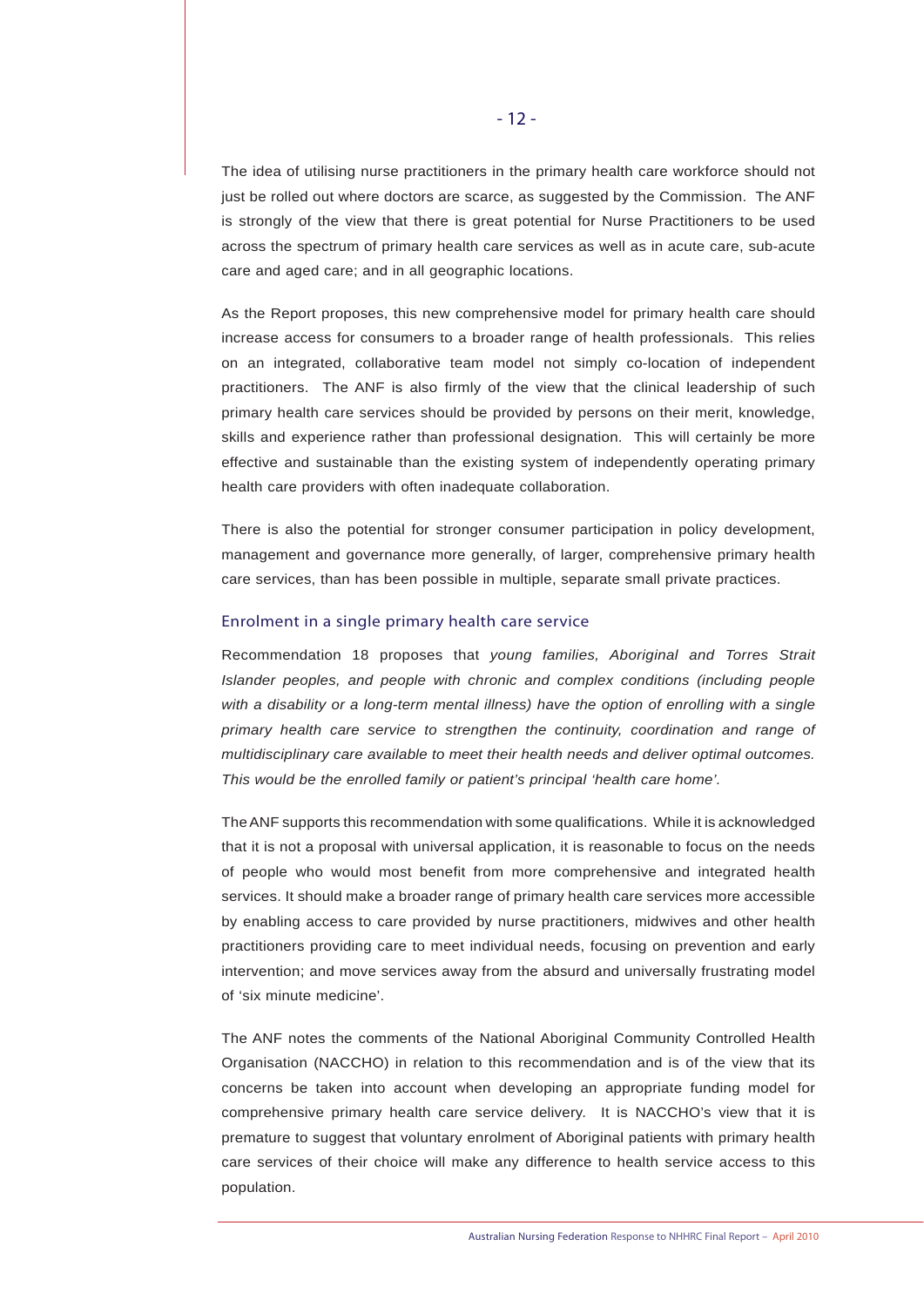Moreover, without understanding what performance outcomes might be linked with grants to services, it is possible that this approach might encourage more fee-for service distortions of health care delivery. Currently, for example, MBS claims are one of the measured outcomes. Blended payments have been around for a while and have not been found to benefit Aboriginal community controlled health services. Advice from NACCHO also indicates that people are mobile for a range of reasons and tying funding to a person's usual care provider can make access to appropriate services difficult and ultimately inequitable. For Aboriginal and Torres Strait Islander peoples, NACCHO argues that the systems have to be developed very carefully and with direct partnership with the elected NACCHO leadership.

Similarly, the ANF would strongly recommend the participation of the other key groups such as young families and people with chronic and complex care conditions in the development of this policy. The high risk of such a seemingly important and beneficial recommendation is that it could ultimately limit access to appropriate services for vulnerable persons if sufficient flexibility is not built into the system from the beginning.

### Service coordination, multidisciplinary care and rewarding outcomes demonstrating prevention, timeliness and quality of care

The ANF is generally supportive of the recommendations in relation to improving communication and health service coordination across the community. This must incorporate the need for community participation in the service coordination and population health planning through local Primary Health Care Organisations; as well as giving the community access to data on health service performance and any reasons for variations.

Regrettably, missing from the recommendations and not well articulated in the Report is the critical integration of primary health care services with other health services such as acute hospital services, aged care services and the proposed sub-acute services. Certainly, the flow of information and communication are critical elements in this, but the potential for the current 'cost shifting' lament to be carried over into the boundaries that divide these services is self-evident. This is especially so, as the jurisdictional boundaries of the services will be even more definite than they are now.

#### Primary Health Care Organisations

Recommendation 20 proposes the 'tweaking' of existing Divisions of General Practice and morphing these into Primary Health Care Organisations. The ANF is strongly of the view that any such organisation developed to support primary health care services should be built from the ground up; based upon a strong philosophy of primary health care and person-centred care; not on the organisational and administrative structure to support private general medical primary care practice.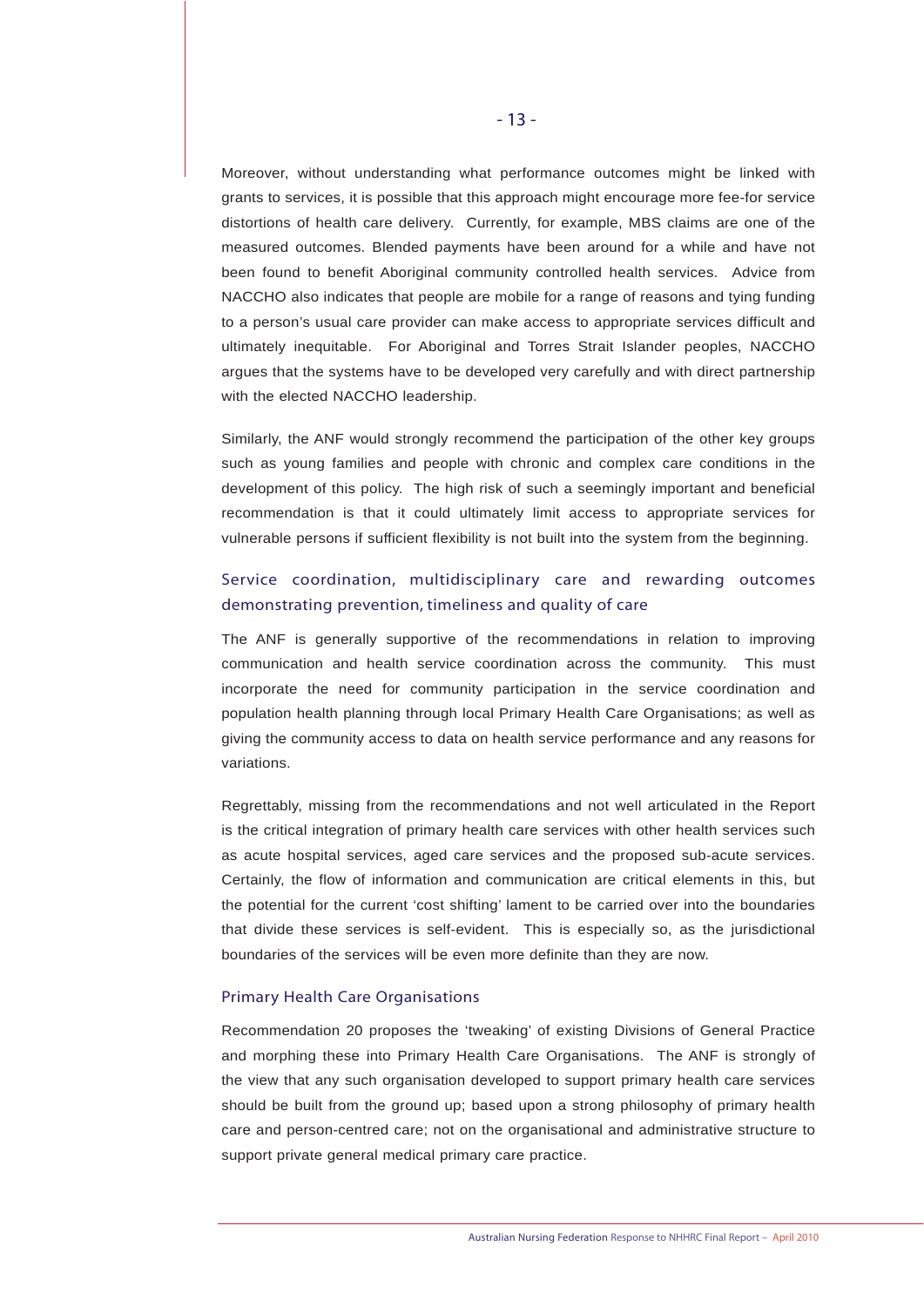#### Other related issues in primary health care

The broad community use of complementary/alternative therapies is not addressed in the Report; yet the co-existence of this important mode of primary health care delivery is clearly taken up in the community. Unless there is a more open relationship and an understanding of the interactions of the different therapies and treatments, this parallel primary health care system will continue to create distortions for the mainstream health system that could have extraordinary and unforeseen consequences.

Ignoring the use of complementary/alternative therapies is ignoring the community's opinion and confidence in it (or lack of confidence in the mainstream health system). It also highlights a level of disrespect for the community view. The Report makes a strong argument for ensuring community engagement is part of the planning, policy, service delivery and evaluation of the health system.

#### *RECOMMENDATIONS 22 – 26: Nurturing a healthy start*

The proposals concerning the health promotion, prevention, care and treatment strategies contained in this suite of recommendations is strongly supported by the ANF. This is an area where nurses and midwives have had a long, important and largely unacknowledged role in the past. There is no doubt, that with more rational funding arrangements and the capacity to work in much more collaborative transdisciplinary primary health care teams, their potential to contribute even more significantly in this area is enormous. This is clearly an area where nurse practitioners have great potential. The ANF is of the view that such a shift in emphasis is required to build sustainability into our future health system.

There is clearly a need for much more discussion and detail around: the concept of *'progressive universalism'*; how this concept would fit with *Medicare Select*; and how it is determined (and by whom) that a child/their family requires universal, targeted or intensive care.

#### *RECOMMENDATIONS 27 – 36: Ensuring timely access and safe care in hospitals*

The ANF is supportive of improving timely access and safe care in hospitals. However, we do have some qualifications in relation to some of the recommendations. For example the access target list provided in Recommendation 27 is not exhaustive and the proposal that they be developed further using community participative mechanisms such as citizen juries is regarded by the ANF as a vital early and next step.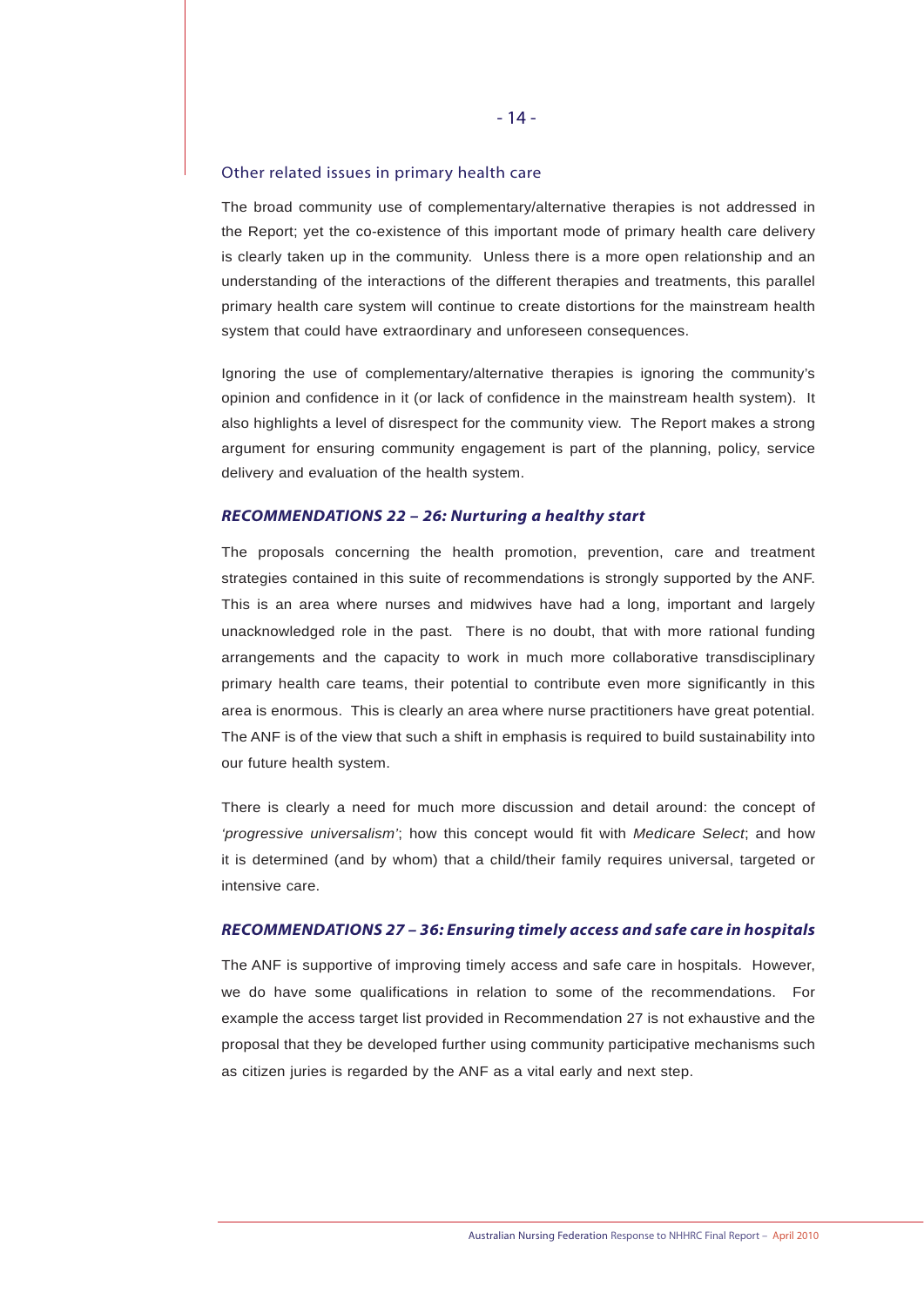## *RECOMMENDATIONS 37 – 41: Restoring people to better health and independent living*

The ANF supports the proposals to enable transitional and sub-acute care arrangements. The integration of these services with acute hospital services, primary health care services and aged care services will be the challenge; ensuring that they do not become a second class of service and that there is a smooth transition between this service and the other services as required.

#### *RECOMMENDATIONS 42 – 53: Increasing choice in aged care*

#### **Integration of aged care with other health services**

The ANF remains deeply concerned about the fact that the nexus of aged care with other health service sectors is not well addressed in the Report. The isolation of aged care services – both in the community and especially residential from the broader primary health care strategies has been deplorable. Some of the recommendations for sub-acute transitional care, advance care planning and Recommendation 52 do go some way to addressing the difficulty that aged care service providers and carers have in ensuring comprehensive primary health care services for those people in our community who are the most vulnerable and who have the most chronic and complex care needs. The ANF, however, does not see the current gaps and barriers to high quality care being alleviated.

The provision of health services in settings where people are having to access assistance to help them manage the conditions of ageing has to be obviously connected and become a central feature of health policy in Australia rather than an annex, as it appears to be in the Report.

#### Multidisciplinary care for older people

There is a growing body of evidence building around the benefits of nurse practitioners working in aged care but support for this as an option is not mooted in the Report.<sup>2</sup> Physiotherapists and other health professionals working in primary health care outreach models of service delivery in atypical aged care services are also demonstrating the benefits of integrated primary health care provision in keeping older people healthier. Sadly these services are inequitable, as they are often provided at direct cost to the resident or client and as such are only available to those who can afford them. Aged care is the perfect setting to demonstrate the benefits of person centred care and taking the services to the client, either in community, respite or residential care settings. Currently it is easier to medicate than provide necessary interventions.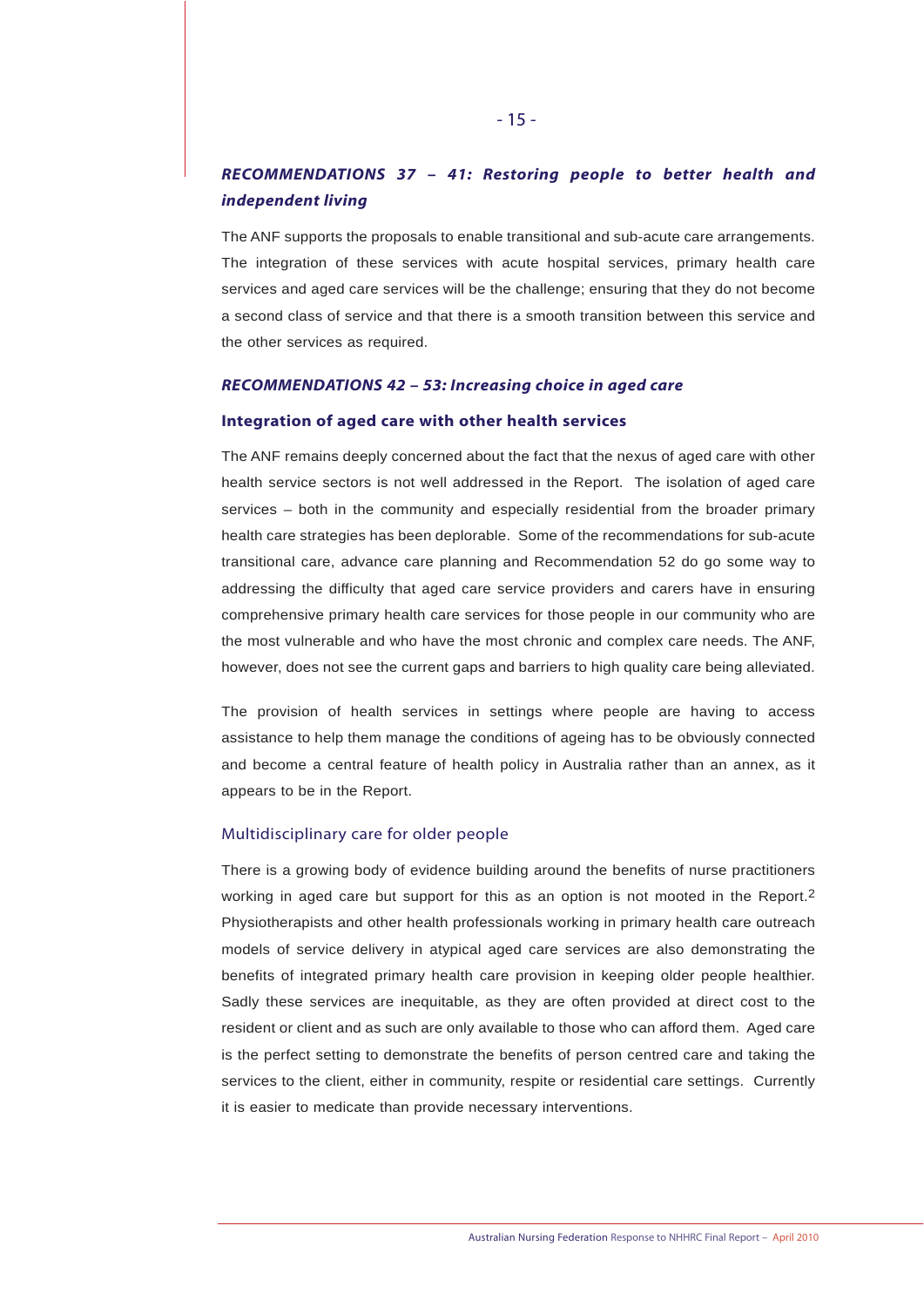#### Technology and aged care

Better provision of primary health care services and the use of technology such as access to telehealth services would reduce the disorientating and disturbing experiences for people having to go to acute hospitals for investigations and therapy. The experience of dislocation and poor outcomes when this occurs is legendary. For example, the pressure ulcers that develop when a person is left on a trolley in the emergency department for hours on end and the confusion and distress when a person is moved into a foreign (and often frenetic) environment are daily stories heard in families, aged care services, and in the media.

#### Research and continuous improvement

Although aged care is highly regulated in Australia there are few incentives for continuous quality improvement, quality consumer outcomes, consumer satisfaction and success in this sector. The measure of success currently is by a client or resident's care needs increasing and hence their funding allocation being increased – a truly perverse incentive.

Aged care is an area where there is just as much need to evaluate therapeutic interventions, critically analysing the effectiveness of clinical interventions, as it is in multidisciplinary sub-acute care. There is much to be gained from tailoring resource utilisation to functional and psychosocial needs in order to support and increase functionality and quality of life rather than merely responding to acute health crises and needs. The ANF suggests that many people will begin to express this wish as and when advanced care planning becomes a feature of ageing and the management of chronic, complex and terminal illnesses.

#### Funding in aged care

Nursing care is the concern of the ANF. Care costs should be fully subsidised and separated from accommodation costs. Accessibility is an important aspect of accommodation costs and as such the maintenance of a basic subsidy for all is vital. The funding structures in aged care do not provide opportunities to be creative in brokering more needs based care and services. There is evidence to show that there are providers at risk of closure because their running costs are higher than their income – this is not an environment which encourages innovation and improvement.

Transparent and accountable funding arrangements must be implemented. A single funding stream across the health and aged care services would help with prioritisation and access issues. Program managed funding is also a consideration for enabling greater equity and access to service provision. The Aged Care Funding Instrument (ACFI) should be used in community care as well as residential aged care to ensure consistent assessment across the continuum of care. Money should follow the resident or recipient of care irrespective of location in the system (community or residential).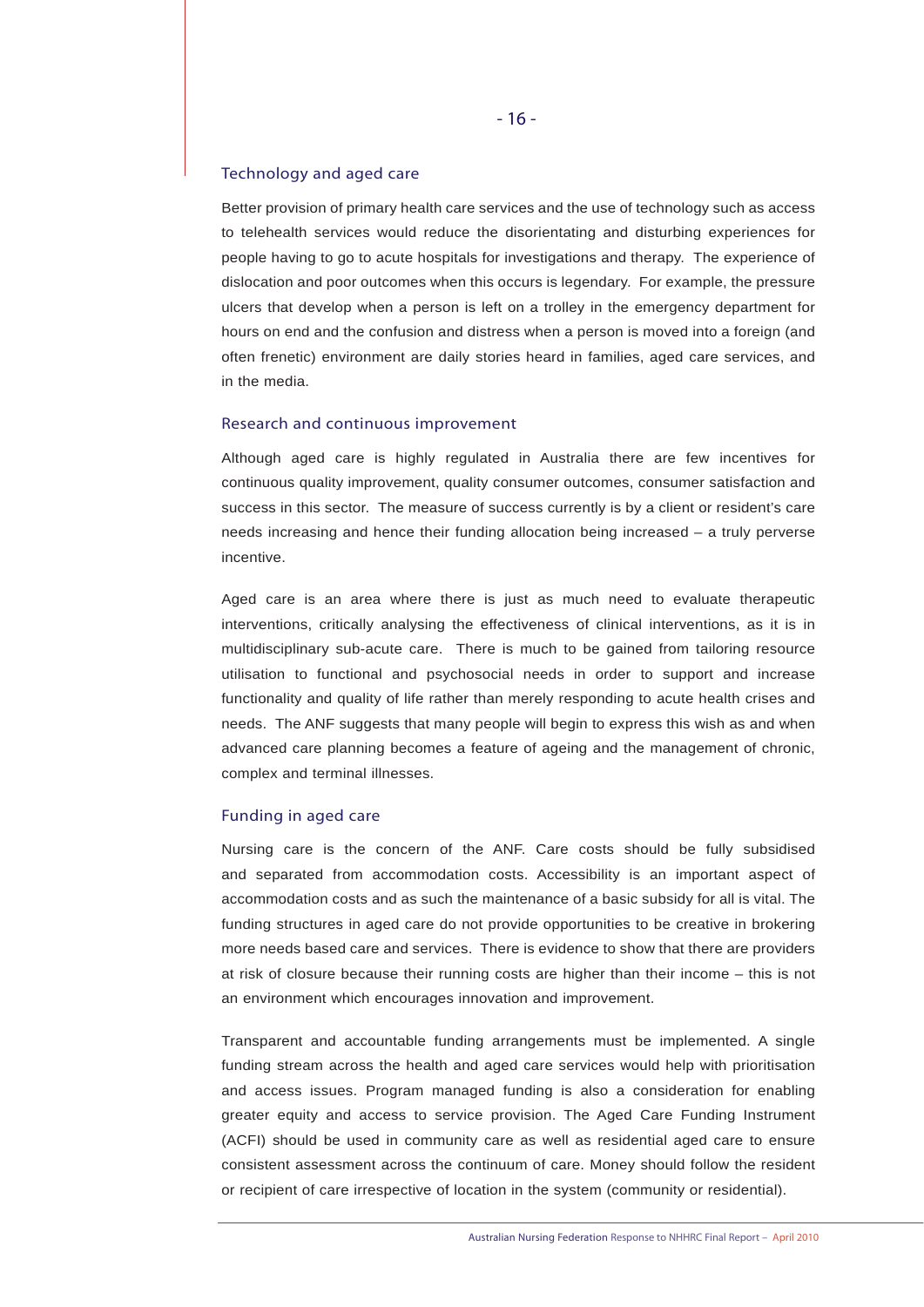One of the primary workforce issues in aged care service provision in 2009 is the inequities in pay and conditions for nurses and other workers in aged care. Aged care is not and will not be seen as a mainstream career choice for nurses and nurse practitioners while this sub-class approach to workforce planning, remuneration and recognition continues. This is not canvassed at all in the Report. Care subsidies must be quarantined for nursing and spent on staffing and skill mix. Worker substitution should not be used as a replacement for qualified nurses.

Given the ageing of the baby boomers in Australia and the clear demand for creative solutions and care models for services and care for people as they age, this sector should be a thriving hotbed of research, innovation and growth, rather than the add-on it remains.

#### *RECOMMENDATIONS 54 – 57: Caring for people at the end of life*

The ANF supports all steps that will enable people to die with dignity, being provided with the care options of their choice by competent and respectful care givers.

#### **FACING INEQUITIES**

## **Recognise and tackle the causes and impacts of health inequities**

## *RECOMMENDATIONS 58 – 64: Closing the health gap for Aboriginal and Torres Strait Islander peoples*

The ANF gives strong support to the proposal to significantly increase levels of investment in health and capacity building for Aboriginal and Torres Strait Islander peoples. The proposal to establish a National Aboriginal and Torres Strait Islander Health Authority (NATSI) as a statutory body is also supported, as long as it is under the control of Aboriginal and Torres Strait Islander peoples. The development of the NATSI Health Authority has the potential to replicate the efficiency of the existing Department of Veterans' Affairs (DVA) system. Using the DVA central planning and funding allocation model could also make access to services more equitable as well as creating a better network of services. This should strengthen the primary health care approach, and possibly prevention measures although details in the Report about this role were scant.

The ANF considers that these initiatives will only be successful if implemented within the context of a long term plan for achieving health and social equity. We agree unequivocally that a whole of government approach is required to address the social determinants of health. As noted above, there has to be as much focus on these as there is on improving health services. Regrettably the Report did not deal with these in any detail, nor did it provide direction or suggest drivers for such changes, other than to suggest the Office for Aboriginal and Torres Strait Islander Health (OATSIH) could play a role.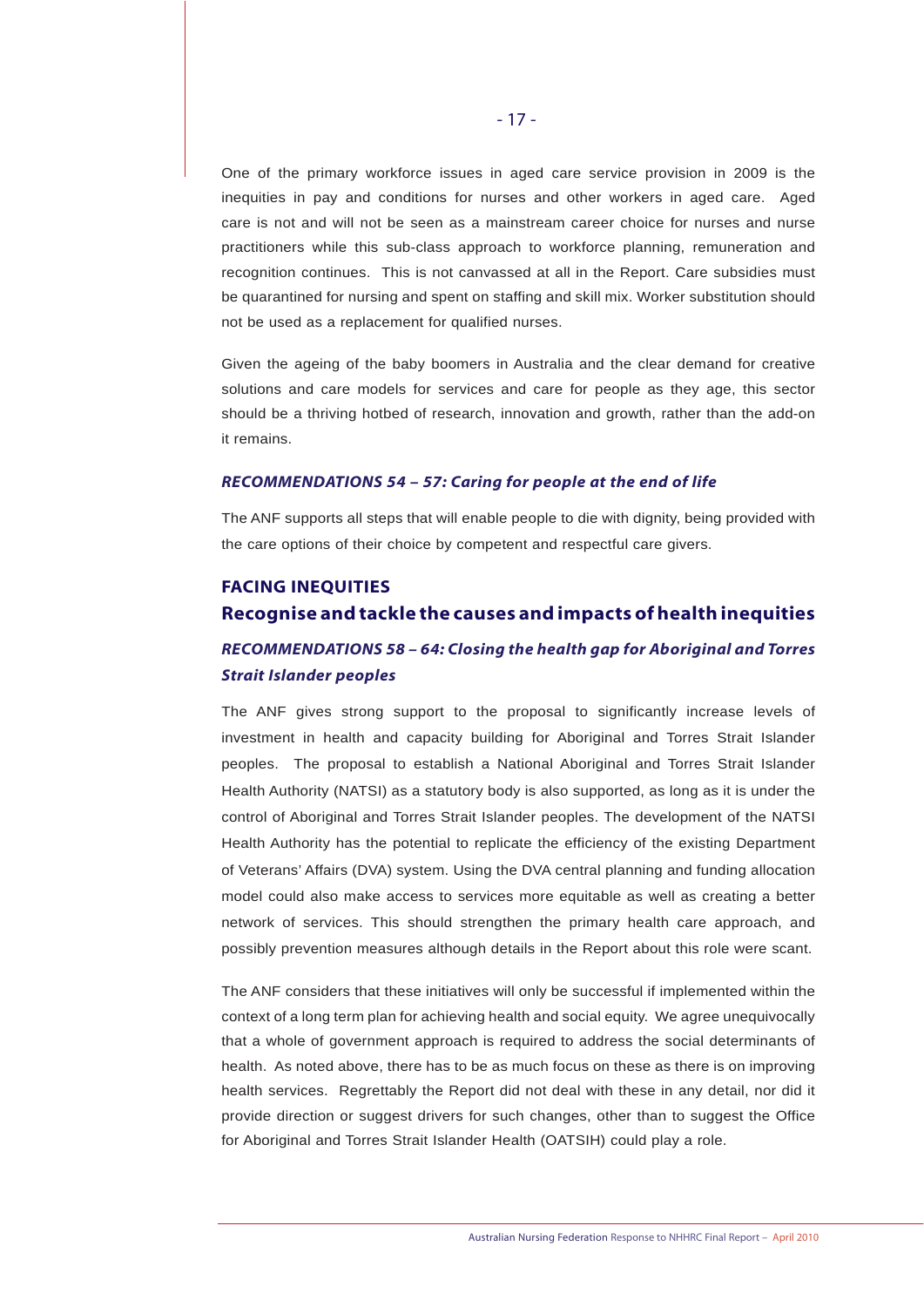There is strong support for Recommendation 59 which is in favour of the model of Aboriginal community controlled primary health care services; and the strengthening and extension of these services. This should increase access to culturally appropriate care whilst a stronger (but still culturally sensitive) accreditation focus could improve quality of care and associated outcomes.

The ANF also strongly supports the proposed increased focus on building a robust workforce of Aboriginal and Torres Strait Islander peoples. This workforce will assist in long term staffing of better resourced Aboriginal and Torres Strait Islander community controlled primary health care services sector and mainstream primary health care, acute, sub-acute and aged care services.

## *RECOMMENDATIONS 65 – 70: Delivering better health outcomes for remote and rural communities*

The ANF strongly supports the proposal to provide rural areas with funding equivalent to national average medical benefits and primary health care service funding, appropriately adjusted for remoteness and health status. This will significantly increase access and will support the notion that areas should be funded on their populations' needs and not on the number of practitioners that currently choose to practice there.

We further support the expansion of the multi-purpose service model to towns with catchment populations of approximately 12,000, although note this theoretically only increases the number of eligible towns by about 10%. However, the ANF is strongly in favour of the model of equitable funding with local flexibility to shape services. The integration of aged care, primary health care and sub-acute services in rural and remote areas is an imperative.

Also strongly supported is the initiative to address the current inequities and access disincentives relating to the travel and accommodation costs confronting people living in rural and remote areas by significantly increasing support payment schemes for health consumers and their carers. If services cannot realistically be brought to every consumer, then consumers and their carers should not be disadvantaged by their location. This has been a significant issue for consumers and carers for many years. The red tape for health staff associated with assisting consumers utilising support payment schemes currently also should be addressed.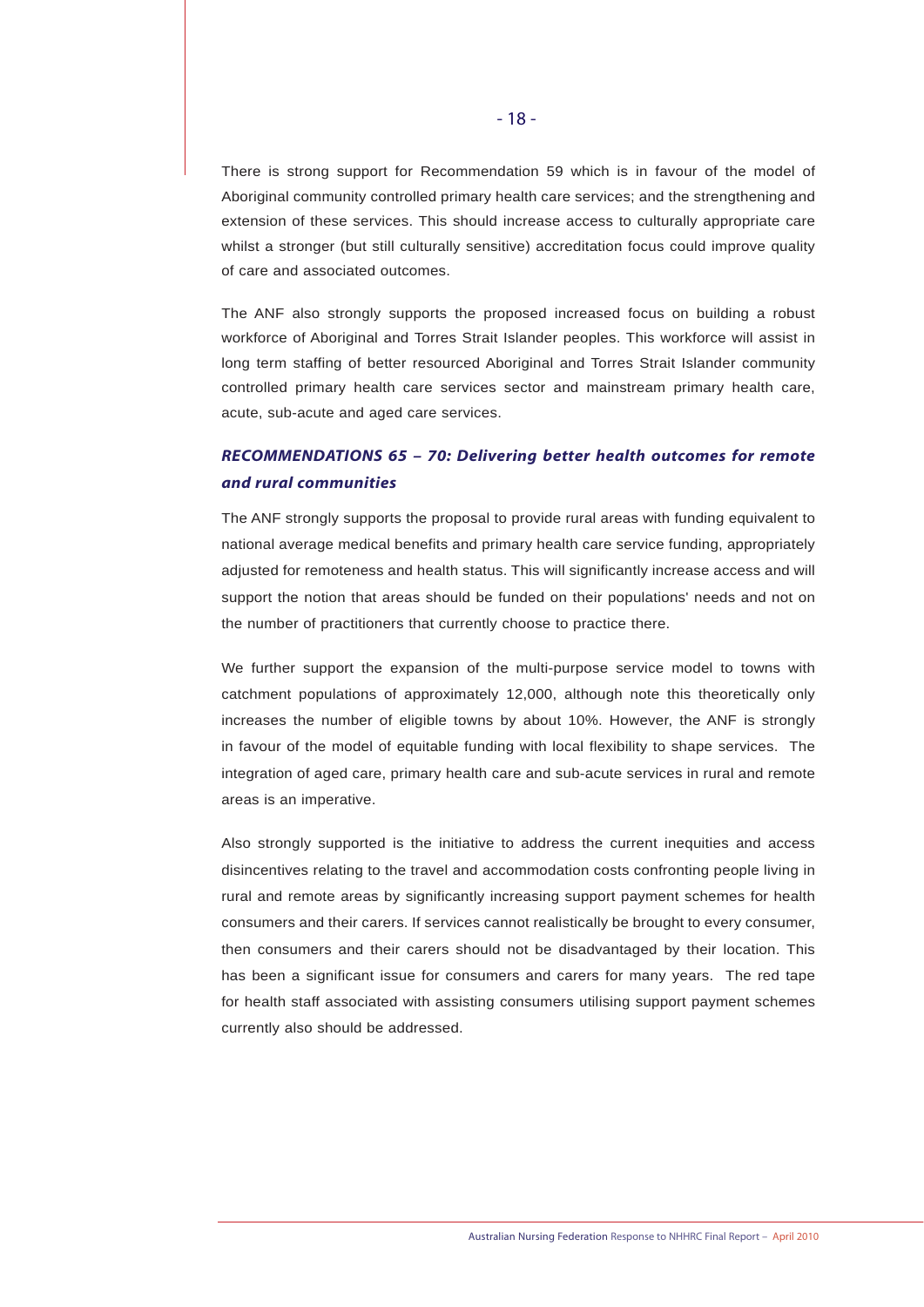The proposals for increased infrastructure and funding for health workforce education and training in rural areas and the establishment of a rural health research program are essential elements in improving the quality and sustainability of health services in rural and remote areas. Although these initiatives should strengthen the rural health workforce and ensure it is better able to meet the needs of rural and remote communities, the ANF is of the view that the recommendations do not go far enough to achieve the stated goals. For example, we would like to see additional measures to address the health professional shortage in rural and remote areas. The ANF sees that there is great potential for Nurse Practitioners and eligible midwives, in collaboration with other nurses and other health professionals, to play important roles in providing primary health care services across the varied settings that individuals and communities live in, in rural and remote areas, working with multidisciplinary teams using electronic and other contemporary forms of telecommunications, telehealth and transport for advice, support and referral purposes.

The ANF would especially like to see a greater focus on preventive health care and early intervention strategies in rural communities than is included in the Report.

#### *RECOMMENDATIONS 71 - 82: Supporting people living with mental illness*

All the initiatives outlined in the recommendations designed to improve the provision of appropriate, timely and safe mental health and dementia care services for people requiring them in primary health care, acute care, sub-acute care and aged care settings, by competent health professionals, are all strongly supported by the ANF and viewed as requiring urgent attention.

It is noted these recommendations do pick up on the immensely important social determinants of health for people experiencing mental health issues such as: supported housing, vocational rehabilitation and post-placement employment support. However, there is not enough emphasis on the integration of mental health services with meeting a person's physical health needs, which is a major gap at present.

Young people often either miss out on services or tend not to access them. It is encouraging to see services targeted to meet the needs of youth. However, given the significant investment in the *Headspace* model, an evaluation of this model is recommended before further investment in youth services. This needs to occur before developing alternate or adjunctive services to ensure they meet the needs of the sector.

Early intervention services are often spoken of in relation to youth and adolescents. This important initiative requires a national approach and investment, which a centre maybe able to provide. The ANF considers that early intervention in the person's journey needs to occur irrespective of age and across the mental health disease spectrum.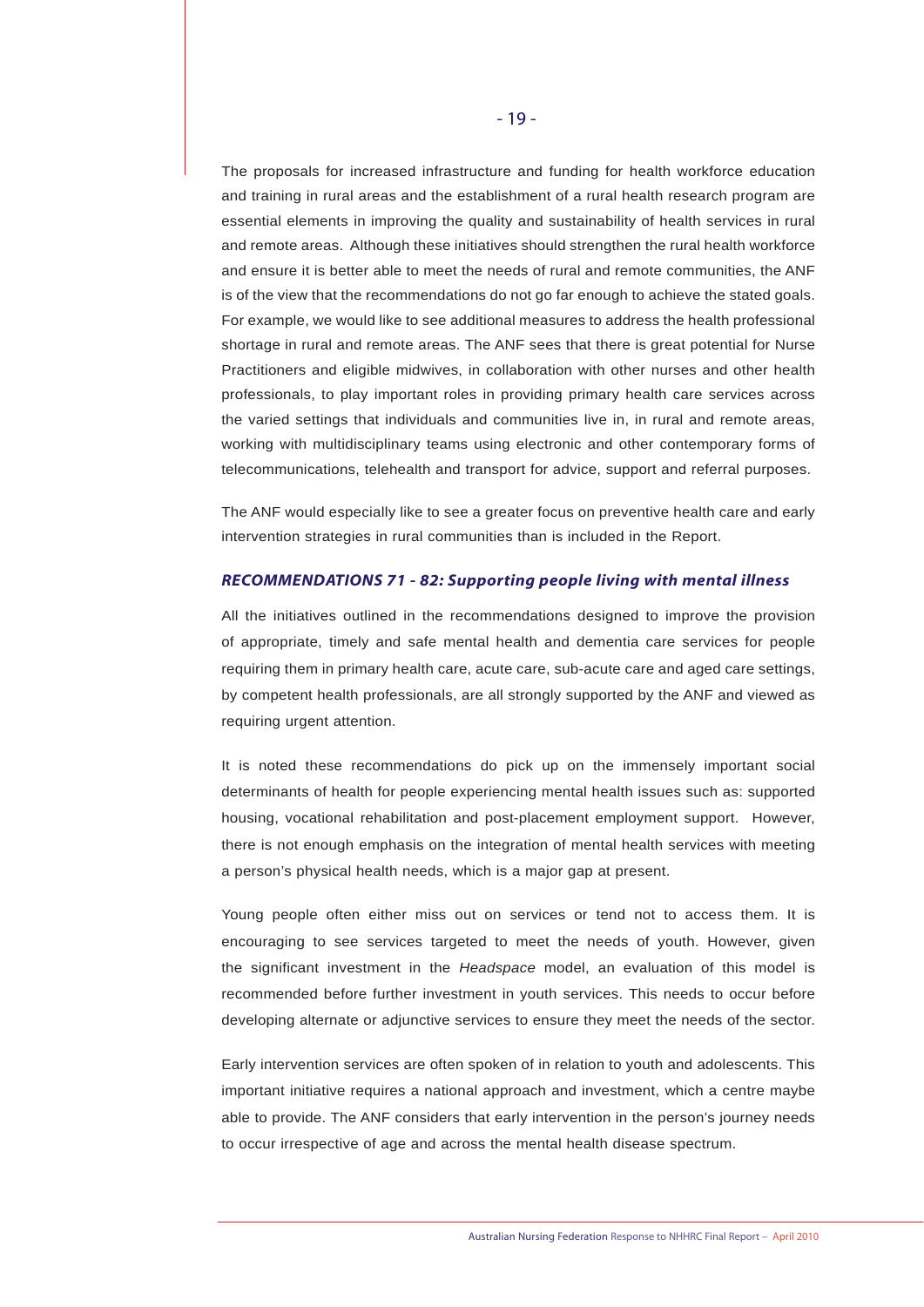Development of outreach teams is required which will necessitate the development of additional services to support these teams. The focus of these teams should be broader than only for those experiencing psychosis. As an example, individuals with a diagnosis of personality disorder are best treated in the community and require acute services as well. In addition, co-occurring conditions such as alcohol and other drug use problems exist in tandem with mental health problems - this is the rule rather than the exception. It is important that any service specifically earmarked for individuals experiencing 'psychosis' does not exclude service users because they have co-occurring alcohol or other drug issues or other mental or physical health problems.

#### *RECOMMENDATIONS 83 - 86: Improving oral health and access to dental care*

The ANF is unequivocal in supporting a comprehensive universal dental care system in Australia. For too long the disastrous consequences of inadequate, inequitable and inaccessible oral health services have been impacting on people's lives and general health.

While the ANF does not regard this as optimal, we acknowledge the need for the 0.75% increase in the Medicare Levy to fund a universal dental scheme. The ANF also supports the option for all consumers to access a public dental health plan. Internships for all oral health graduates are seen as a useful transitional step and are welcomed in the short term. The broadening of the dental programs for kindergartens and schools is welcomed.

However, the ANF also has some serious misgivings about some aspects of the proposals outlined for 'Denticare Australia'. The ANF is of the view that Denticare should increase equity to dental services through increased access and a reduction in co-payments, but this will be compromised if people choosing public dental plans have to wait longer for care than those with private plans. We also have concerns that the issue of workforce distribution has not been addressed. Dental services are needed where the population is located and hence demand is often not where dentists choose to practise. In addition, basing the proposals upon services being provided by dentists working in private practice, who almost universally practice outside of the mainstream primary health care system, will continue the isolation of oral health from the mainstream health system and miss the opportunity for integrated care.

The ANF has significant concern too about the recommendations for the key role of private health insurance as a vehicle to facilitate access to services. This is inherently more expensive and less equitable and further complicates the already complex funding models in the health system.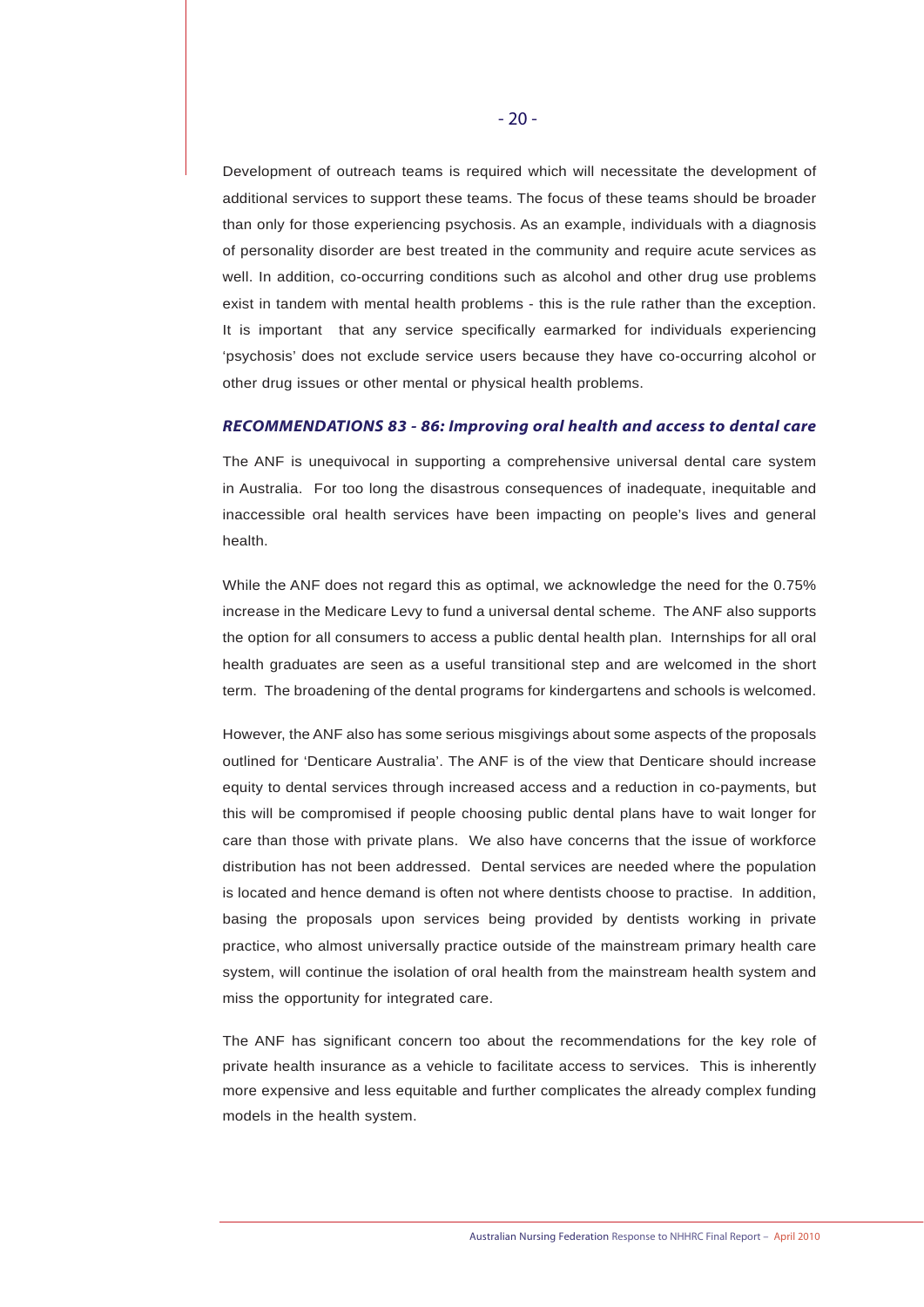It is the view of the ANF that all hospital services should provide opportunities for individuals to be linked with a range of community services and health professionals. Without the appropriate access to a range of community services, such as housing, sub acute services are likely to become an extension of acute hospital services. In theory, components of this type of system already exist. It is important to determine what has worked and what has not worked. The ANF considers that funding and workforce are core issues.

An increased awareness of mental health issues across all sectors of the health workforce is a welcome recommendation in the Report. The development of national curricula and national accreditation will support this recommendation. The provision of primary health care education and modules will assist in up-skilling the primary health care workforce.

The 4th National Mental Health Care Plan has been developed in consultation with Government Departments involved in the provision of support services such as the Department of Families, Housing, Community Services and Indigenous Affairs (FaHCSIA) and the Department of Education, Employment and Workplace Relations (DEEWR) and other sectors. However, currently there is no process for commitment from the other sectors to ensure there is agreement on funding and modelling of these services.

Social supports and vocational rehabilitation should not just be allocated to those who suffer a chronic mental illness. The ANF sees that the aim should be to link those with a mental illness persistent over a period of time to services (whatever they may be) to ensure they do not develop a chronic long term mental illness.

As a society we are living longer and as such require good health care into old age. This includes good mental health care. Access to appropriately qualified staff in aged care facilities is an issue with fewer registered nurses available to provide health care and insufficient staff overall. Access to good mental health care is limited. Mental Health Nurses (both registered nurses and nurse practitioners) would be able to provide the services required if the appropriate structures were put in place.

The recommendation on recognising compulsory treatment orders across jurisdictions is long overdue. Transporting individuals under 'orders' is fraught with difficulty under the current arrangements: for the individual consumer, their carer and the staff involved. Developing mutual recognition arrangements between states and territories would assist greatly in ensuring individuals are treated in the most appropriate location.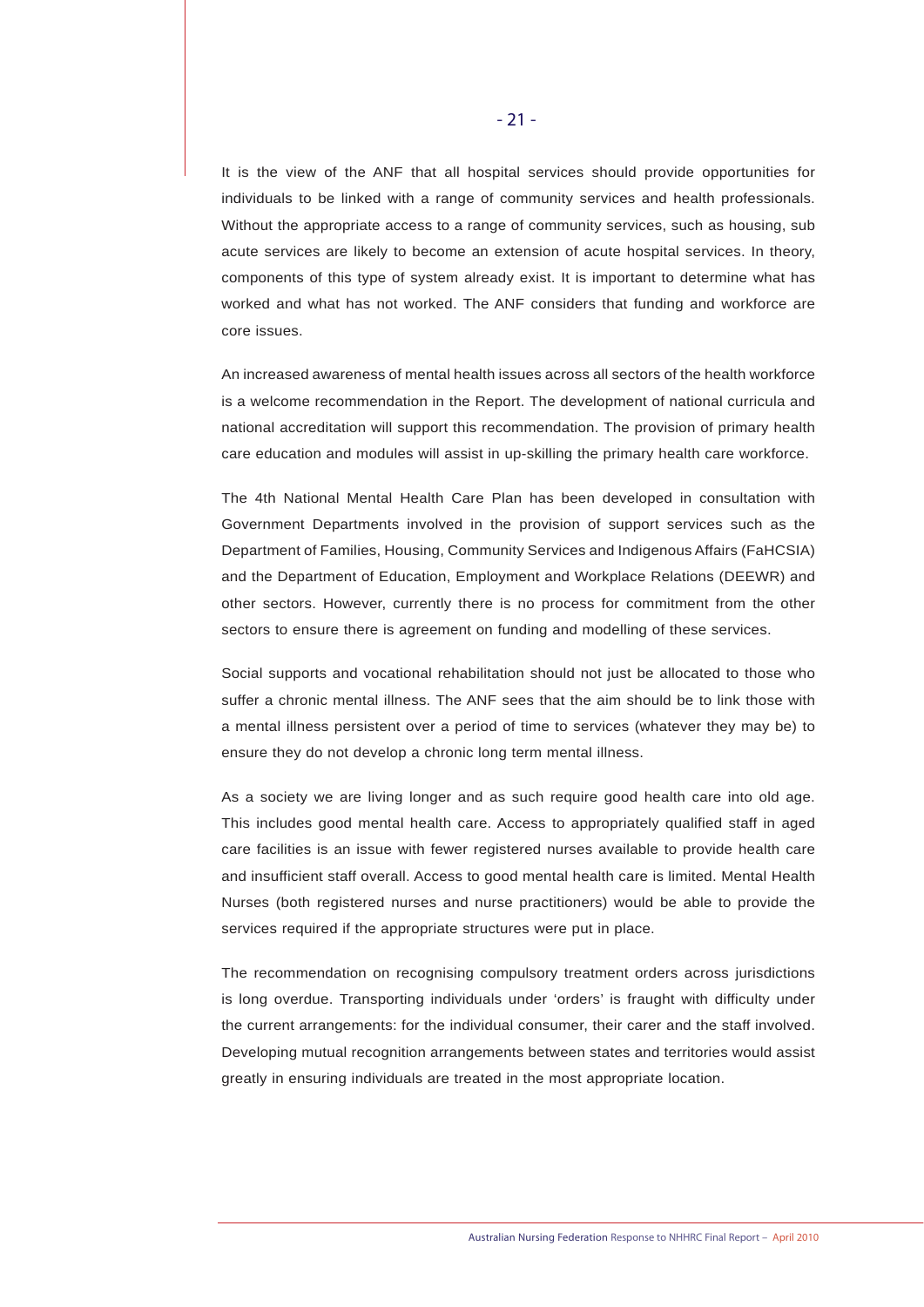Regarding Recommendation 80, health professionals currently do what they can to ensure safe discharge arrangements are in place. However, there is pressure on the system to discharge patients from the service and this in turn creates pressure to find alternate accommodation to the inpatient facility. The development of appropriate accommodation and support for individuals with a mental health problem will assist them to not forfeit their accommodation when they become unwell and, as such, to have stable accommodation to return to when they no longer require inpatient care. This is the responsibility of the system to ensure that the accommodation is available, not just of the health care professional.

The ANF would welcome a national community awareness campaign to reduce the stigma attached to mental illness. A considered national approach to the reduction of stigma within the health care and education system is also required. There needs to be a significant investment in programs to reduce stigma among professions such as the police service, the ambulance service and within broader but related fields.

The ANF considers that consultation needs to occur with consumers and carers to ascertain what they would consider to be the most appropriate mechanisms for them to be able to participate in feedback to shape programs and service delivery.

There is no reference in the recommendations from the *Supporting people living with a mental illness*, or *Closing the gap for Aboriginal and Torres Strait islander people's*  documents, to address the mental health needs of Aboriginal and Torres Strait Islander peoples. This may be considered in reference to general health. The need to improve the general health conditions of Indigenous people is well understood, however difficult this may be to achieve. There continues to be little mention of the serious need to address mental health issues. This of course needs to be considered within the broader picture of the social determinants of health.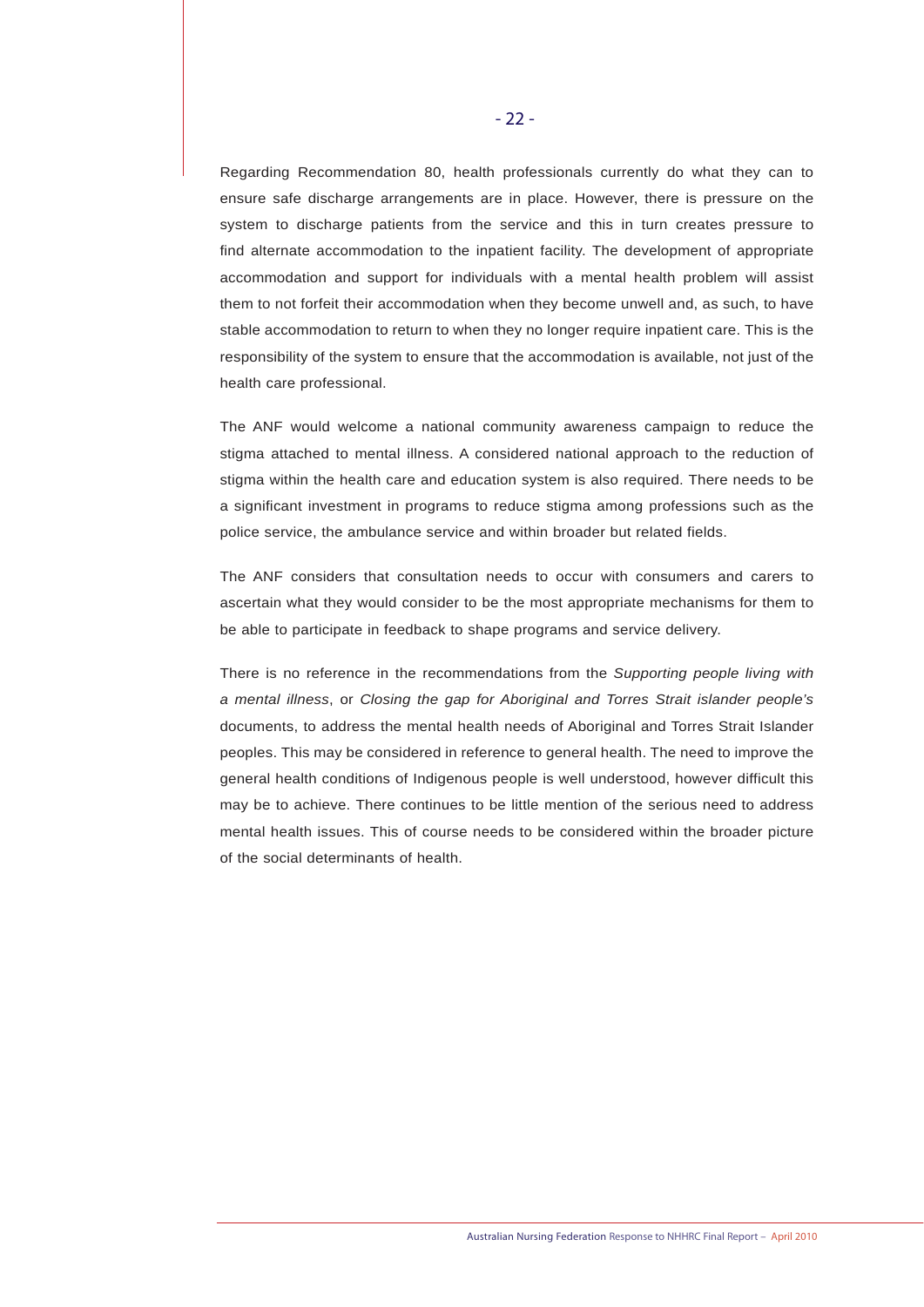## **DRIVING QUALITY PERFORMANCE Leadership and systems to achieve best use of people, resources**

**and evolving knowledge**

*RECOMMENDATIONS 87 – 90: Strengthening the governance of health and health care*

*RECOMMENDATIONS 91 - 97: Raising and spending money for health services* 

It is a firmly held position of the ANF that there should be one overall funder of the system.

The model proposed of an incremental approach to a single funder means that the Commonwealth retains an interest in effective prevention of ill health, and primary health care and addresses some, but not all, cost-shifting pressures. Under this model, funding would still require continuation of two bureaucracies. One potential flaw is that the Commonwealth will pay for the 'efficient cost of care', based on casemix. This leaves the States to pick up the cost of any inefficiency with ongoing blaming about the right price and underfunding by the Commonwealth.

However, although the proposed models retain universality of access theoretically, neither of the governance recommendations addresses distribution of either health funding or services according to need.

The ANF supports some of the stated aims for 'Medicare Select', including promoting greater consumer choice and improving the use of health care resources. However, we have serious concern that the direction outlined in the Report for 'Medicare Select' will not achieve these aims and instead will result in a reduction in the overall equity and efficiency of our health system. It is notable that the 'Medicare Select' system is the antithesis of the WHO approach to health service provision.

The ANF supports increasing consumer choice within the health system and empowering consumers to make optimum health care decisions. However, we do not agree that 'Medicare Select' would necessarily provide increased choice to consumers and in reality may even reduce choice for many consumers, particularly those with limited resources and/or those most at risk of health problems. We also believe that there is considerable scope within the existing Medicare system to increase consumer choice and empowerment. One example of how this could be achieved is through extending Medicare funding to a broader range of services, including nursing, midwifery, allied health and preventive health care, and through targeted strategies to improve access to care to those currently under-serviced by Medicare (for example people in rural areas).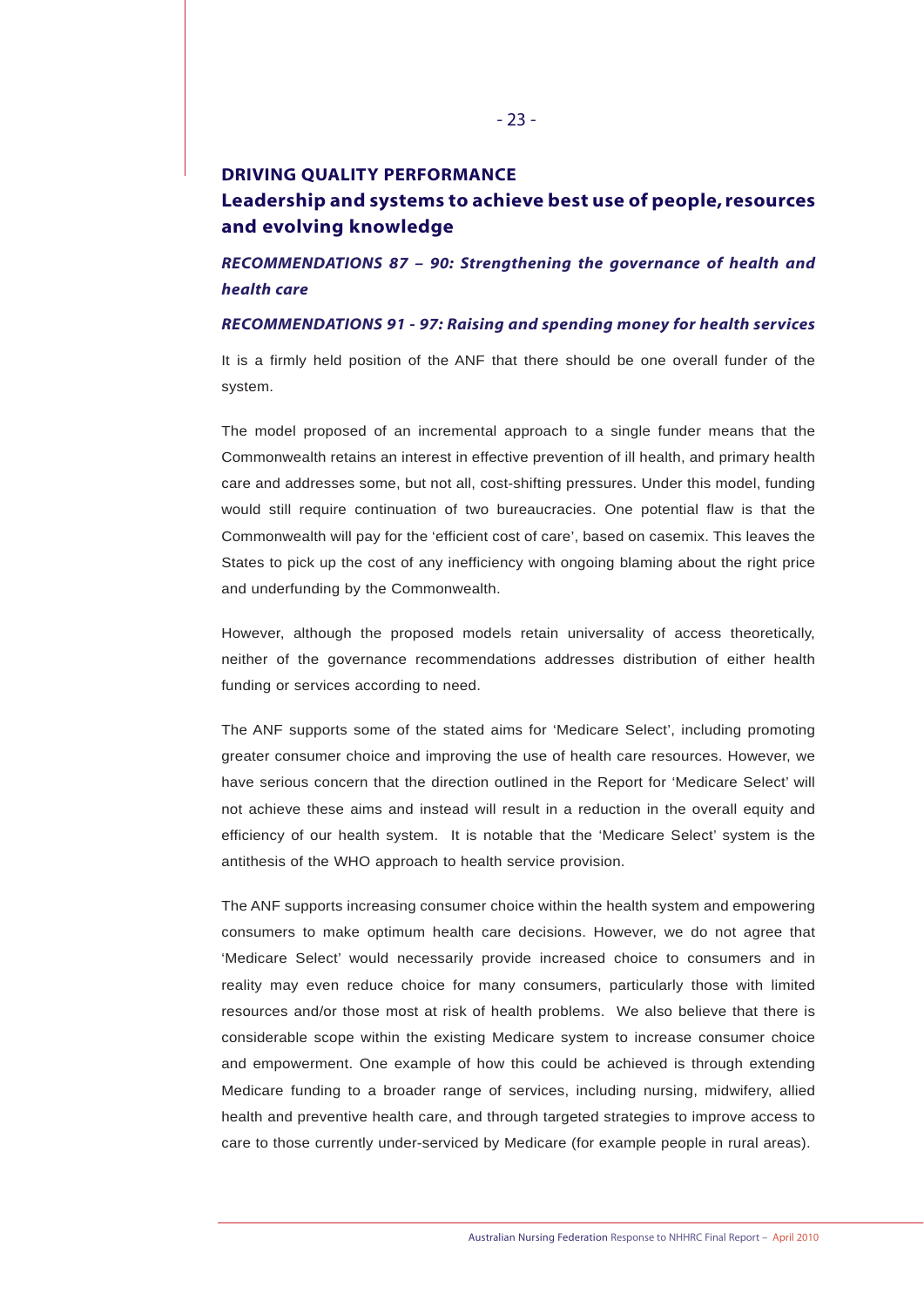While the ANF understands the Commission's view that Medicare Select *"would encourage plans to find more innovative ways of delivering and funding the highest quality care. If they did not, they would find it hard to attract and keep members..."* we do not accept that the proposed system would achieve this aim or that increasing the role of the private sector is the best way of delivering innovation or greater efficiencies. Neither private health care providers nor private health insurers have a positive record of addressing inequities in access to health care or in driving innovation in health care delivery. In fact, private health services are often the least accessible to those most at risk of health problems in the community, such as people on low incomes, those in rural and remote areas and those with disabilities. If the role of the public health sector is reduced through 'Medicare Select', the ANF is concerned that access to health care for these groups will be further compromised. We also note that historically, most innovations in health and medical care have occurred in the public system and have then been adopted at a later stage by private providers. The ANF therefore has serious concerns about the capacity of the private sector to deliver the potential gains claimed by the NHHRC.

Similarly, the ANF is sceptical of the claim that 'Medicare Select' would improve the efficiency of health care delivery by stimulating *"health service providers to deliver the highest quality for the most efficient price."* We note that there is no evidence currently that private health services are more efficient than public health services and that there is considerable evidence that Medicare, as a universal insurer, has significantly reduced operating costs (as a percentage of overall funding) compared with private health insurers. The ANF does not believe that the NHHRC provides convincing evidence that the increased administrative costs associated with establishing multiple health plan operators under 'Medicare Select' would be outweighed by potential gains in efficiency.

The ANF is concerned that the NHHRC has not outlined any mechanism for attracting providers to areas currently under-served. This includes geographical areas such as many rural communities and areas of workforce shortage, such as aged care. Giving consumers an entitlement to funding without also providing them with access to services is meaningless. There are already inequities in access to many publicly funded programs in rural communities due to a lack of service provision, including Medicare, the PBS and private health insurance rebates. 'Medicare Select' risks compounding these inequities, through attaching funding to consumers who have little or no ability to attract providers to areas of need.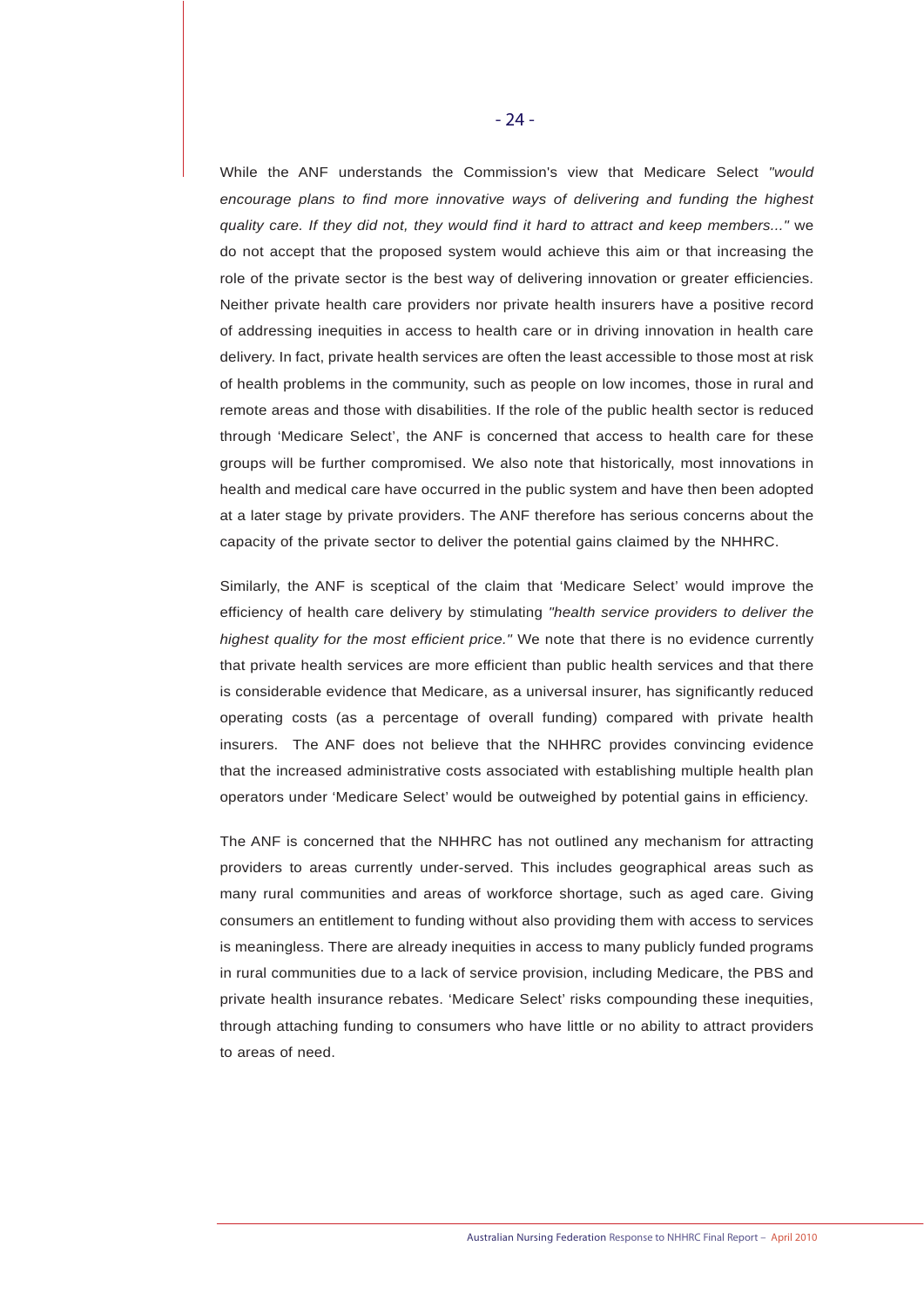The ANF is also concerned that 'Medicare Select' will advantage those with the greatest resources and capacity to obtain information about their health care options and disadvantage those who are marginalised and who have limited resources. For example, to make an informed choice about what plan is best suited to their needs people will need to have a good understanding of their own health and their best care options. Those with a limited capacity to access information about their health care options, including people with low levels of literacy, limited access to sources of information, such as the Internet and people with mental illnesses and some forms of disability, are likely to find it much more difficult to make an informed choice.

In particular, the ANF is concerned about the potential for marginalised groups to be further disadvantaged as a result of their small market share. If insurers are competing with each other to offer services, they will pick those services which bring in the most members. While this may result in improved services for those with common conditions and/or groups which are easy to target (for example, young healthy people), it will be at the expense of services to those with less common conditions or people from groups which are difficult to access (for example, the homeless, people with intellectual disabilities and people with limited English comprehension).

Furthermore, the ANF notes that Medicare Select is a costly reform option, compared with other options canvassed in the Commission's Interim Report. Because hospital admission for surgery is a clear, discrete, easily measurable item, it is possible that Medicare Select could improve waiting times, as similar schemes have in other countries. The rest of the health care system will suffer.

Overall, the ANF is extremely concerned that the proposed Medicare Select could lead Australia down the path towards a two-tier health care system where the well-off receive higher quality care than those with limited means. We believe that in developing the Medicare Select proposal, the NHHRC has confused choice with equity. Greater choice for consumers must not mean more choice for those who already have it, and more restrictions to those whose choices are already limited. We would not support any proposal which resulted in the sickest members of the community having their health care limited to a basic package of care, while those who can afford it having access to a greater range of services.<sup>i</sup>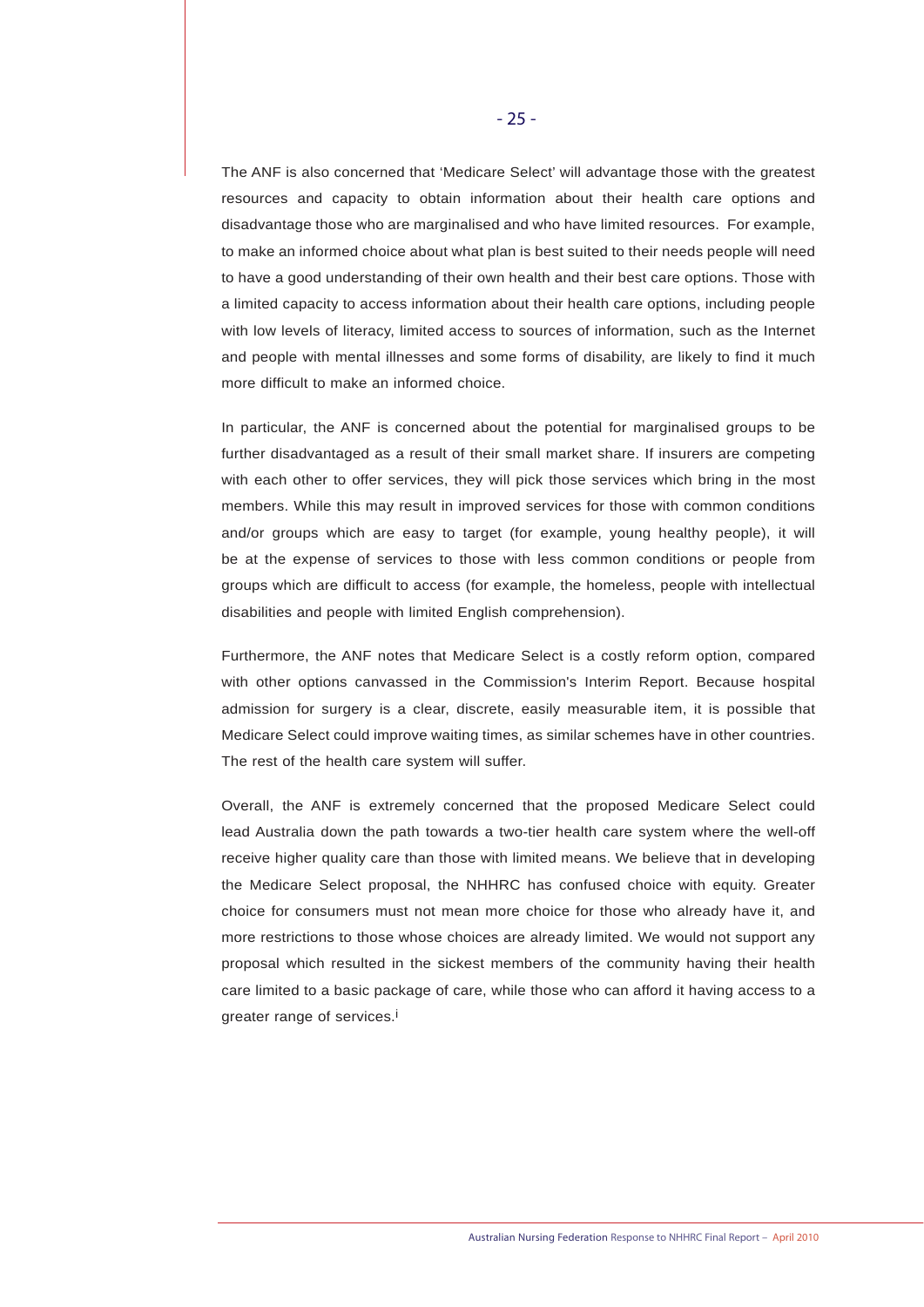## *RECOMMENDATIONS 98 - 104: Working for us: a sustainable health workforce for the future*

#### Supporting the health workforce

Recommendation 98 reflects many of the general outcomes of the three roundtable discussions that the nursing and midwifery Primary Health Care Working Group have held over the last 15 months and each is supported by the ANF.

#### Access to Medicare rebates, the MBS and the PBS

The ANF finds some of the elements of Recommendation 99 of concern. Except for the third dot point which we deal with separately, the ANF is strongly of the view that the statements should be standardised in such a way that the principles apply to all health practitioners, not specifically nurse practitioners. All health practitioners should work within the scope of their practice whether they are nurses, nurse practitioners, medical practitioners or other health professionals.

The ANF also has grave concern with the specific restraints outlined in dot points two and four. In dot point two, the requirement that the clients of nurse practitioners and unnamed other health professionals (but presumably not medical practitioners) should only have access to 'approved formularies' is creating an unnecessary duplication of a system of generic formularies that already exist under State/Territory regulation and policy, and local health service policy. Health professional regulation and the complaint/report provisions of the professional misconduct regime (Professional Services Review Scheme) are there to deal with the health professional who goes on a 'frolic of their own' and prescribes outside what is reasonable considering their scope of practice. There is evidence that unnecessary bureaucratic barriers such as creating another layer of formularies either reduces the appropriateness of care or requires unnecessary duplication of the care that can be provided to consumers.<sup>7</sup> Dot point four requires that access to the Medicare Benefits Schedule should be restricted for (some) health professionals. As with the second level formularies this second level list could have perverse effects. There is already regulatory infrastructure to deal with health professionals who stray outside contemporary standards of practice.

The ANF reiterates that it does not support the delegated funding model proposed in Recommendation 99, for two reasons – the presumption that the medical practitioner will be the gatekeeper for care, treatment and referrals; and because it removes accountability from the person who is the direct provider of the care or service.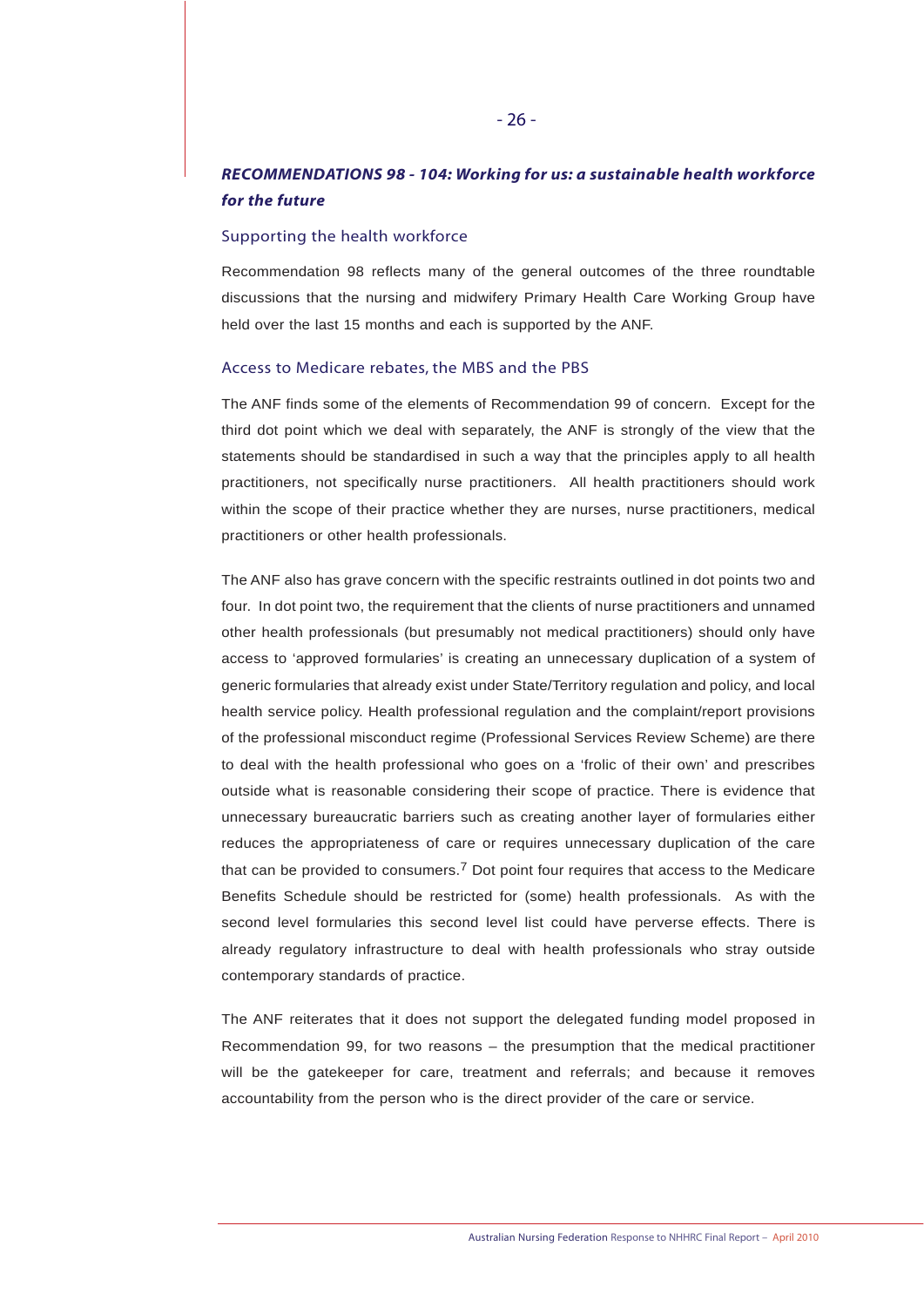#### New education framework

The ANF generally supports most of the elements in Recommendation 100, with some qualifications.

The ANF takes the very strong view that transdisciplinary or multidisciplinary learning must be a comprehensive component of the educational socialisation of health professionals. This approach enables different professions to relate to each other, to gain a thorough understanding of each profession's expertise and competencies within all health care settings, and to develop trust and increase the capacity for different professionals to work together collaboratively in multidisciplinary teams. Transdisciplinary education programs at both horizontal and vertical levels are essential to achieve this. It is therefore of critical importance that clinical placements are organised so the different student groups work together, for example having mixes of nursing, midwifery, allied health and medical students undertake clinical placements together.

Working together with real people as case studies, learning how and when to refer and to communicate with other members of the health care team, including nurses, midwives, medical practitioners, physiotherapists, occupational therapists, psychologists and others is best done in the clinical setting.

In relation to the ANF's points of qualification:

Firstly, we have some concerns about the notion of a 'competency-based framework' as the concepts relating to competence, competencies and competency are not universally understood. For many a 'competency-based framework' means the model of training adopted in the Vocational Education and Training (VET) sector with education provided in a structured way by Registered Training Organisations (RTOs), rather than the standards based competencies that have been developed by different, generally tertiary prepared health professional groups, such as nurses and midwives.

Secondly, aged care is a serious omission from the health care settings listed.

Finally, health literacy and capacity building for health professionals to understand and provide genuine person-centred care with all the communication, information sharing and respectful engagement skills required, is an important component of any health education scheme. This goes hand in hand with health professionals learning the art of community engagement.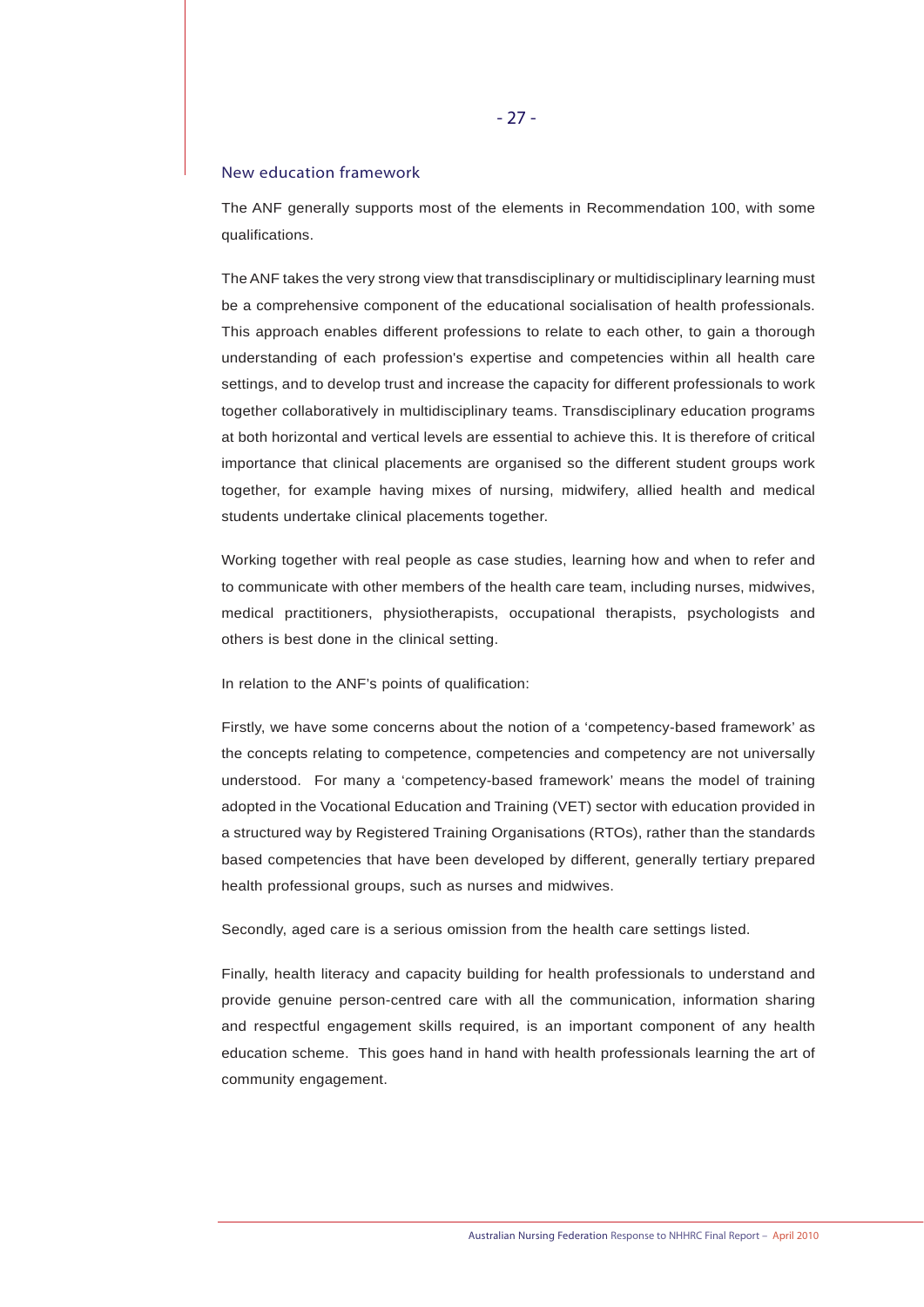#### National Clinical Education and Training Agency

The ANF supports this recommendation on the proviso that it encompasses the education of all health professionals including medical practitioners.

## *RECOMMENDATIONS 105 - 114: Fostering continuous learning in our health system*

The ANF supports all the recommendations in this part of the Report but has identified one serious omission that is not supported by recommendations in this part or any other of the areas in the Report. That is, the funding, education, research, capacity building and support for the community engagement initiatives that are clearly embedded in some parts of the Report.

No resourcing for community engagement indicates a lack of respect for this strategy as a credible initiative. While the support for the initiatives for improving health literacy across the community is laudable and necessary, this is only one aspect of community engagement. The effective use of the proposed citizens juries will require substantial commitment in the development of the model, its roll out and sustainability if these are to work and provide a cogent form of community engagement. Community engagement also needs to go across all sectors of health service delivery, prevention, health promotion, primary health care, sub-acute care, acute care and aged care.

Community engagement is required at a number of levels for it to be effective and provide a genuine opportunity for discourse and effective input to health policy development, planning and service design, service delivery and evaluation. It needs to happen at the level of the interaction in relation to a person's individual health and information needs; at local community level; local health service level; at regional community and health service (including state and territory) level; and at national level both in the health domain as well as at a cross-government level when deliberating on issues that are the social determinants of health outside the health domain.

#### *RECOMMENDATIONS 115 - 123: Implementing a national e-health system*

The ANF strongly supports the introduction of electronic systems within all health and aged care facilities across the country. Access to healthcare information through electronic systems will vastly improve the timeliness and quality of communication flows leading to enhanced outcomes of care for individuals. The recommendations under this section are therefore supported.

The assurance of privacy for individuals is paramount and is best enshrined in legislation which allows access to those who legitimately need to use the information for health care while protecting the individuals' interests.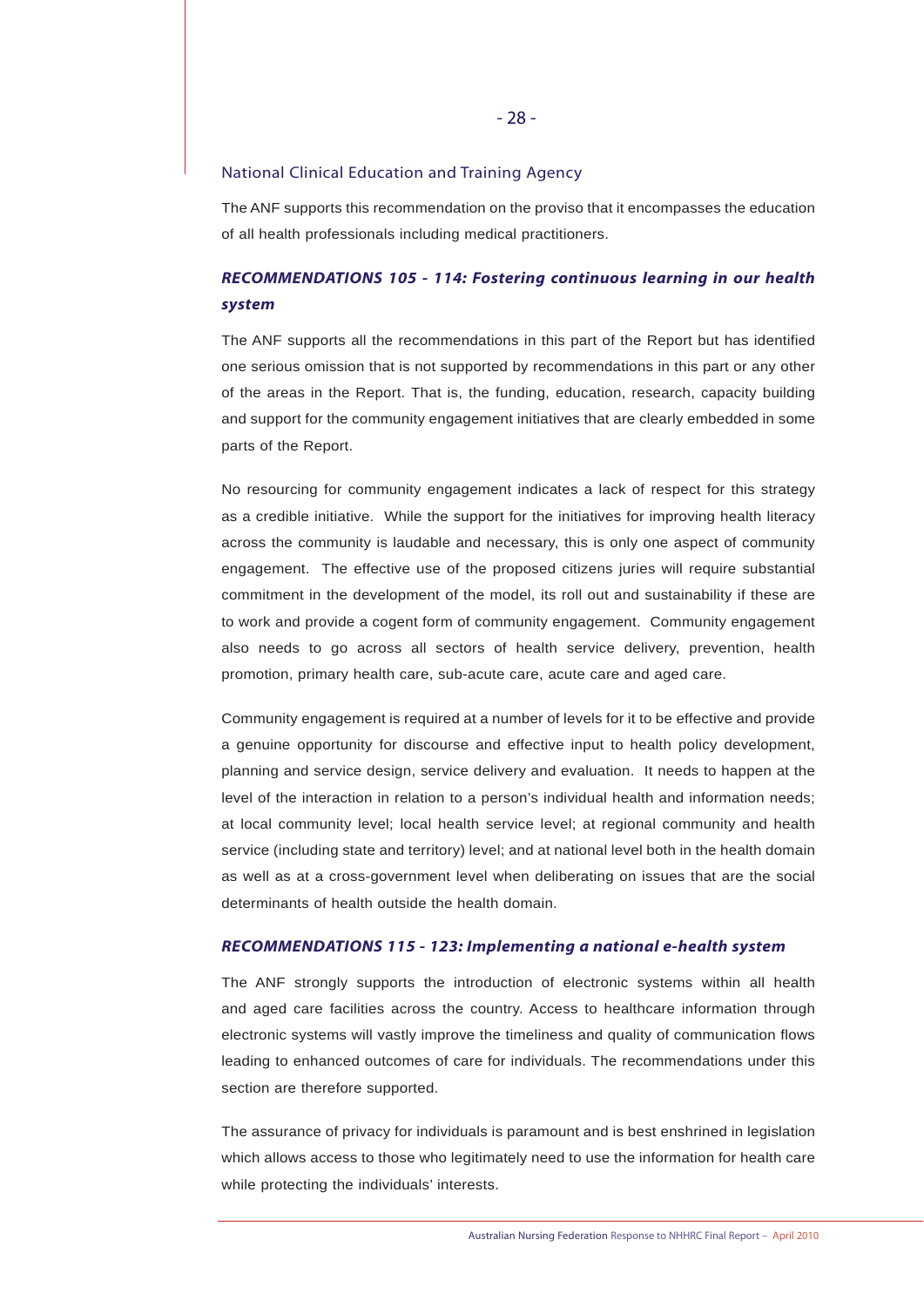The assigning of unique healthcare identifiers is an essential first step in the implementation of individual healthcare records systems. The ANF has provided input into the development of the unique healthcare identifier and has made submissions to the consultations by the Australian Health Ministers' Advisory Council in support of the legislation on Healthcare Identifiers.

The development and implementation of an appropriate national social marketing strategy is supported. However, it is essential to the success of a national e-health system that nurses and midwives are supported in gaining competence with new information technology and management, and of having access to and being resourced with, appropriate computing equipment in their workplace.

The success of e-health capabilities throughout the health and aged care sectors will be dependent on the familiarity of health professionals with the electronic infrastructure. It will be imperative that nurses and midwives constitute a substantial component of the communication strategy for the implementation of healthcare identifiers and electronic healthcare records management.

Access to electronic health systems is essential for all Australians regardless of geographical location. It is essential that e-health systems being developed and implemented at the jurisdictional levels for clinical communication articulate well with each other. A high level of semantic interoperability should be considered a priority in the development and adoption of clinical information systems to ensure that the clinical information will be able to be shared between different health professionals.

Given that nurses and midwives constitute more than fifty percent of the health workforce, clinical systems being implemented must reflect the needs of nursing and midwifery clinicians, in terms of capturing data that reflects their contribution and subsequent patient outcomes. The clinical needs of nurses and midwives and their workflow issues must be fully considered when acquiring, designing, implementing or upgrading information technology and information management systems under e-health initiatives. In order to do this, nurses and midwives must be involved at all stages, including associated planning, evaluation, trialing or piloting, workflow review, and in the development and implementation phases for education and communication strategies.

The ANF considers that the shift to electronic health records is likely to have a significant impact on the immediate future working environment of nurses and midwives; it is likely to have substantial effects on the way care is delivered; and affect the future skills mix of the nursing and midwifery workforce. It is vital that nurses and midwives remain engaged with the issues associated with the development and roll-out of clinical communications systems to ensure the unique disciplines of nursing and midwifery, and their interventions and associated outcomes, are accurately captured by the clinical information systems being implemented.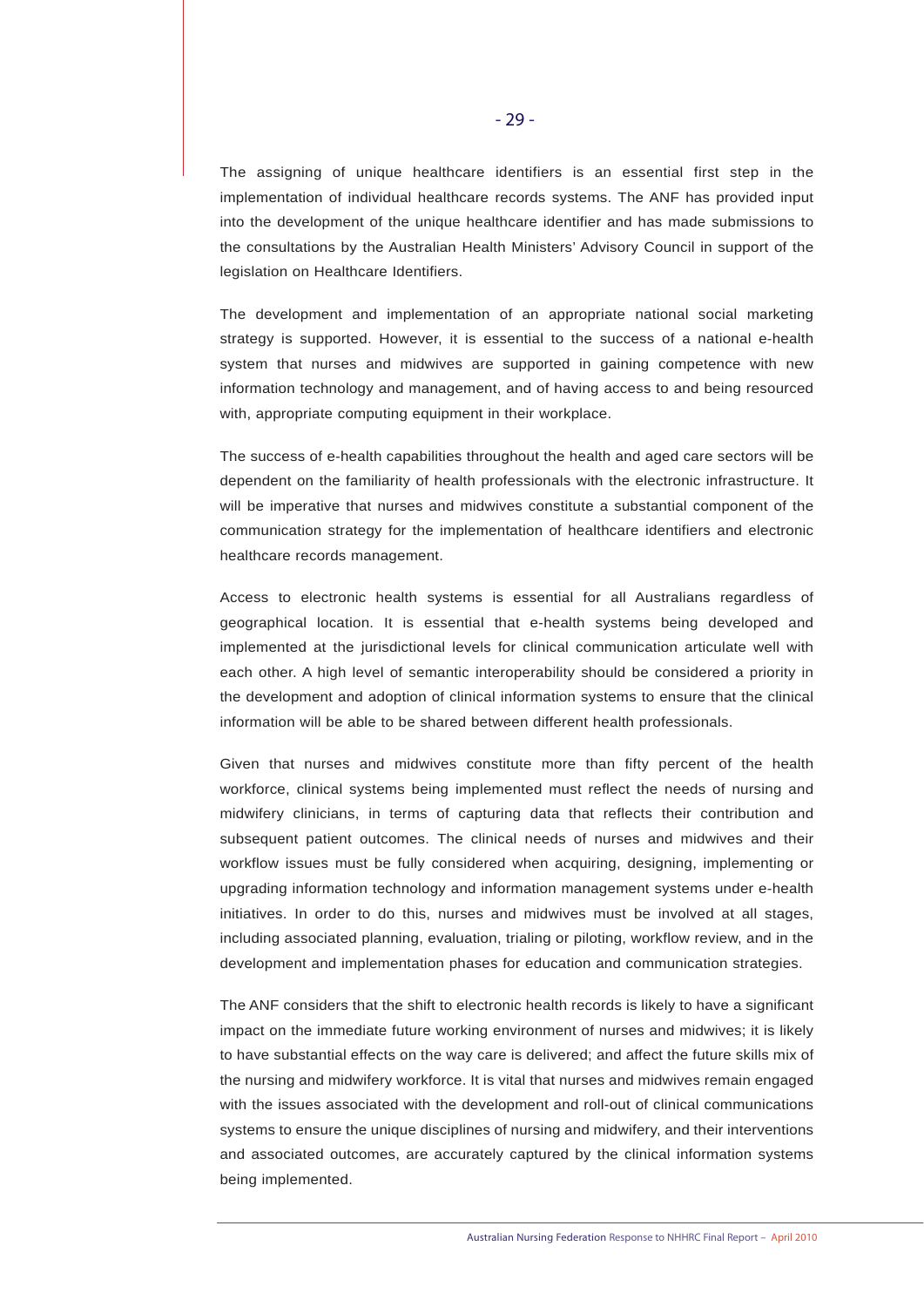There is a need to engage expert nurse and midwife clinicians in the e-health agenda. Nurses and midwives must be represented on all institutional and jurisdictional committees developing e-health standards and practice guidelines. Organisational policies should ensure that, during the course of their employment, nurses and midwives have appropriate and timely access to the technology and software necessary to undertake their roles.

As the largest health professions in the health workforce, nurses and midwives manage client information continuously and it is critical they are familiar with the information technology and management systems for e-health initiatives such as clinical decision making, health care records and care plans.

It is essential that there is a coherent national strategy for capacity building and education of health professionals concurrent with the roll-out of clinical information systems. The nursing and midwifery professions, as the major user groups of e-health technologies, can greatly influence the efficacy and implementation of systems in health and aged care settings. Engagement with the nursing and midwifery professions by key stakeholders in the e-health agenda is imperative to ensure successful use of e-health systems for the benefit of health and aged care professionals and consumers. There must be a significant investment in IT education and training for the nursing and midwifery workforce to upgrade their skills and knowledge using a system such as the international computer driving license to assist nurses and midwives to become competent in the use of electronic clinical communication systems.

It is important that tertiary nursing and midwifery education providers include informatics at both undergraduate and postgraduate levels. Providers of nursing and midwifery education should be given support to continue to provide informatics content within core content of undergraduate curricula as well as to offer postgraduate studies to build unique expertise within this specialty in Australia. The move to national registration and accreditation should be utilised to seek the inclusion of health informatics in nursing and midwifery curricula core content. There also needs to be additional health informatics experts available to support the education of all health professionals and the implementation of the e-health agenda more broadly. To this end the ANF supports capacity building of this sector of the health workforce through the increase of tertiary education courses for health informatics.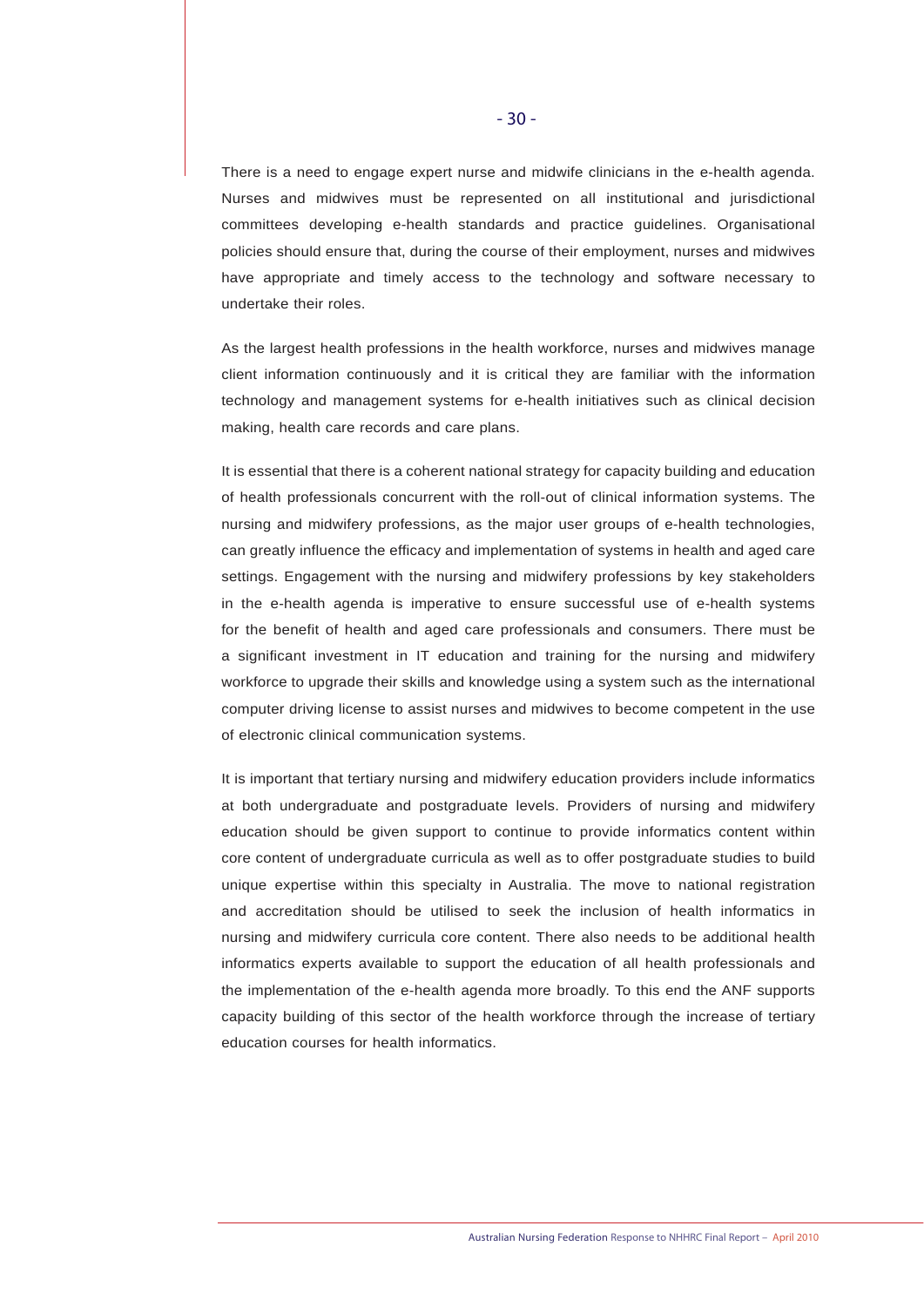Development of a National E-Health Action Plan and the establishment of a national health knowledge web portal are supported by the ANF. In the interests of safety and quality use of medicines, the introduction of nationally consistent electronic prescribing and medicines management should be given high priority. The successful implementation of a National E-Health Action Plan will depend on improved access to, support and training of, nurses and midwives, in information technology and management systems and improved consultation with these health professionals when e-health systems are being implemented in health or aged care.

#### **CONCLUSION**

The ANF is in absolute agreement with the Commission that *"the case for health reform is compelling"*.1 ANF nurse and midwife members experience each day the effects of system inefficiencies and pointless blame games between different levels of bureaucracy. There are gaps in service provision; needless duplication of services; people who don't or won't access mainstream health services; and, a lack of effective communication processes between all levels of the health and aged care systems.

The ANF supports many of the initiatives and recommendations detailed in the NHHRC Report as outlined in this paper. The move towards a more national system; the increased focus on primary health care; recognition of the imperatives and priority of improving health outcomes for Aboriginal and Torres Strait Islander peoples; greater nurturing in the early years; stronger rural health services; and the new initiatives in dental health and mental health are all welcomed as important areas for reform. The support for some of these recommendations is with qualification however, about the suggested approaches for rectification.

The desire for greater efficiencies in the expenditure on health and aged care is laudable. However, the ANF cautions that care must be taken not to institute measures which will prove to be false economies. The development and introduction of reforms to realise improved quality of care must put the needs of consumers of health and aged care at the front and centre of initiatives; as well as include much needed support and investment in ensuring a skilled and appropriately resourced health and aged care workforce.

The ANF continues to monitor the proposals emerging from the Government on the development of health reforms. In particular we are interested in providing on-going advice on the details of plans for implementation, to ensure that the practical application of reforms best serves the interests of consumers of health and aged care services and the health professionals delivering those services.